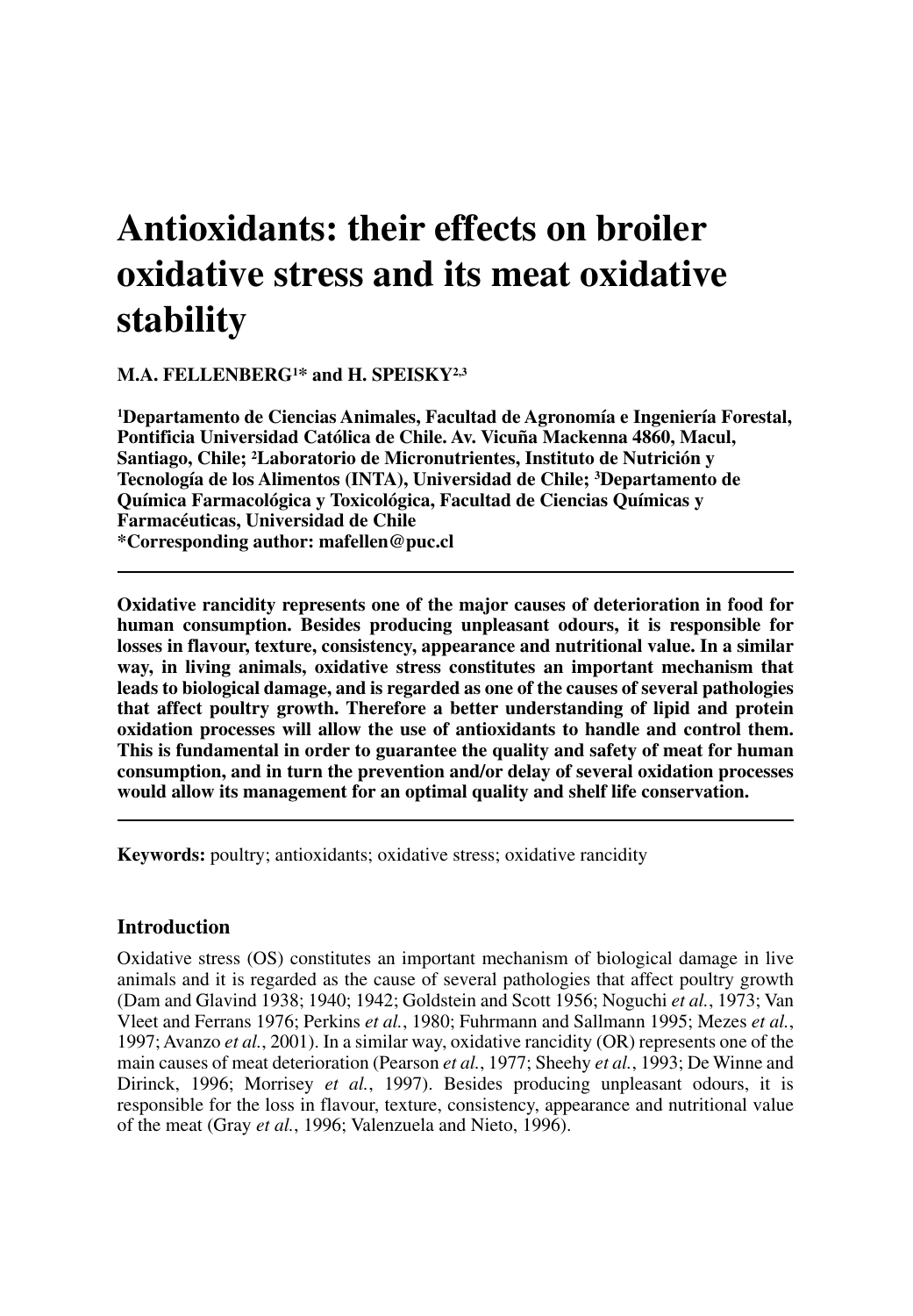In the making of poultry diets, both fishmeal and oil can be used as a source of protein and energy. However, lipids that are high in poly-unsaturated fatty acids (PUFA) in these ingredients, specifically the  $\omega$ -3, enhance the susceptibility of chicken meat to OR (Manilla and Husveth, 1999). This undesirable side effect could be reverted by adding antioxidants to the diet (Valenzuela and Nieto, 1996; Morrisey *et al.*, 1997).

Due to the importance of these processes for the oxidative stability of chicken meat, in the present review we will present concepts such as: generation of reactive oxygen species (ROS) and free radicals (FR), tissues susceptible to oxidation, antioxidant control mechanisms and topics related to broiler meat protection by adding antioxidants to the diet, in order to improve the meat oxidative stability.

## **Free radicals and reactive oxygen species generation**

During the processes of OR and OS oxidation products and intermediates are produced and stored. In the first case the oxidative damage affects the lipids present in abiotic systems (food), while in the second, lipids, proteins and nucleic acids present in live organisms are affected. The damage generally starts by the action of ROS, like the FR (species presenting great biological reactivity as result of one or more, unpaired electron in the most external -atomic or molecular - orbital), and those species that even not being radicals are able to promote the oxidation of susceptible substrates (pro-oxidants). The species superoxide anion  $(O_2^{\bullet})$  and hydroxyl radical (HO $^{\bullet}$ ), derived from oxygen, and nitric oxide (NO•), derived from nitrogen, are the main FR present in live systems, and consequently they are involved in the OS they suffer. In OR, the non-radical singlet oxygen  $(1O_2)$  is also a promoter of oxidative processes, along with HO• radicals. The most external  $\bar{e}$  of singlet oxygen is in a high excitation state, having for this reason more biological reactivity.

Under normal conditions, live systems continuously generate  $O_2$  radicals by monovalent reduction of molecular oxygen (reaction 1), mainly in reactions related to mitochondrial etransport (Esterbauer, 1993). These FR can also be generated in biotic and abiotic systems by the interaction of the  $O_2$  molecule with trace concentrations of redoxactive transition metals (Me<sup>n+</sup>) like Fe<sup>2+</sup> and Cu<sup>1+</sup> (reaction 2). Despite the low reactivity of O  $O_2$ <sup>•</sup>, this species undergoes a fast dismutation (in non enzymatic reactions as well as those catalyzed by superoxide dismutase; SOD), leading to the production of hydrogen peroxide  $(H_2O_2)$  (reaction 3).

 $O_2 + \bar{e} \rightarrow O_2 \bullet (r1)$  $O_2 + Me^{n+} \rightarrow O_2$ <sup>•</sup> + Me<sup>n-ē+</sup> (r2)  $2O_2 \cdot 42H^+ \rightarrow O_2 + H_2O_2$  (r3)

Although  $H_2O_2$  is not a FR (since it doesn't have unpaired  $\bar{e}$ ) it is an important generator of hydroxyl species (HO•) (reaction 4). The latter is considered to be one of the most reactive radical species to biological substratum (Halliwell, 1991; Keher, 1993). The monoreduction of  $H_2O_2$  is a non enzymatic reaction, and like the ones with  $O_2$ , it is easily catalyzed by redox active metals (reaction 5 – Fenton reaction).

 $H_2O_2 + \bar{e} \rightarrow (HO\bullet)(r4)$  $H_2O_2 + Me^{n+} \rightarrow Me^{n\cdot e^+} + (HO^{\bullet}) + (HO^{\bullet})$  (r5)

The FR generation in live systems can be intentional and massive. An example is the ROS generation by activated neutrophils as a mechanism of organism's protection against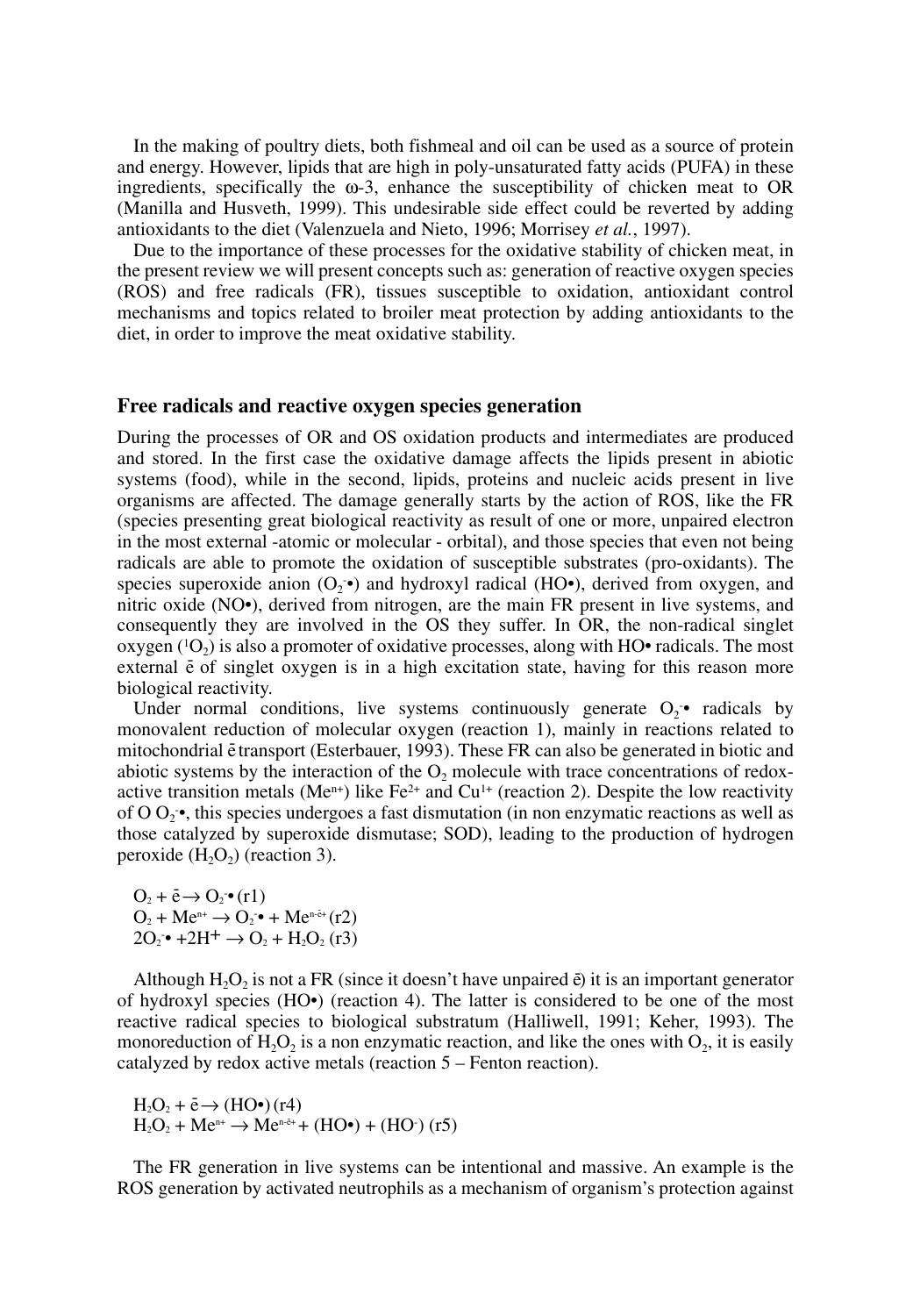viruses and bacteria. Besides superoxide and hydroxyl radicals, these cells generate hypochlorous acid (HClO), a strong biological oxidant produced from chloride ions and hydrogen peroxide in a reaction catalyzed by the myeloperoxidase enzyme (Winterbourn and Kettle, 2004). Finally, the radical NO• formed from the amino acid arginine (reaction 6), is the second most abundant radical species produced in live systems, after  $O_2$ . (Halliwell, 1992). Even though NO• has a low reactivity, when it comes in contact with the  $O_2$ <sup>•</sup>, it generates peroxynitrite (ONOO<sup>-</sup>), a strong biological oxidant that is easily discomposed into nitronium ion ( $NO_2^+$ , non FR) and in nitric dioxide ( $NO_2^{\bullet}$ , FR). This species has a high biological reactivity and behaves like HO· (Pryor and Squadrito, 1995).

L-arginine  $\rightarrow$  NO $\bullet$  + L-citruline (r6)  $NO\bullet + O2\bullet \rightarrow ONOO\bullet (r7)$  $2 \text{ ONOO} \rightarrow \text{NO}_2^+ + \text{NO}_2^+ + \text{O}_2 \text{ (r8)}$ 

## **Oxidative damage to susceptible substrates**

Lipids, especially phospholipids present in cell membranes, are particularly susceptible to oxidative damage, being positively correlated with the degree of unsaturation of its fatty acids. In the case of FR, the attack begins by the removal of an H atom (generally adjacent to a double bond of a PUFA), leading to a lipid radical  $(L<sup>o</sup>)$ . On the other hand, the peroxidative action of  ${}^{1}O_2$  is started by its addition to a double bond of a fatty acid, leading to a lipoperoxyl radical (LOO•). During the lipoperoxidative process started by a FR (*Figure 1*), in  $O_2$  presence the radical  $L^{\bullet}$  generates FR LOO $^{\bullet}$ . The latter is able to remove a new atom of H from an adjacent fatty acid. As a result, LOO• looses its radical character, becoming a lipohydroperoxide (LOOH) and generating a new radical L•. This process, known as lipoperoxidation in live systems and as oxidative rancidity in food, represents an oxidative chain reaction, which in the absence of antioxidants (AOX) becomes autopropagative, leading to the production of LOOH (Speisky and Jiménez, 2000). These LOOH are easily decomposed into aldehydes, ketones, alcohols, and lactones, with some of these being potentially cytotoxic to live systems (Esterbauer, 1993), and if accumulating in poultry meat they can affect its organoleptic characteristics (Pearson *et al.*, 1983; Higgins *et al.*, 1999; Ruíz *et al.*, 2001).

It is important to point out the role that haemoglobin can perform in the beginning of lipoperoxidative process. In the case of meat, it has been found that the haeme group (contains iron, Fe) present in some proteins would have an important catalytic effect in the oxidative decomposition of PUFA. The previous issue takes importance due to the fact that poultry leg and breast contain significant concentrations of haemoglobin, 0.67 mg/g and 0.24 mg/g, respectively (Kranen *et al.*, 1999) and in consequence, when the animals are slaughtered, the biochemical processes that turn the muscle into meat allow haemoproteins to control the lipoperoxidative processes that definitively accelerate the deterioration of the meat (Johns *et al.*, 1989; Andersen and Skibsted, 1991; Alayash *et al.*, 2001).

From a experimental point of view, the extent of lipoperoxidation can be evaluated by assessing the initial presence of LOOH (basal level) in samples of animal tissue or in a food, by the susceptibility of the above mentioned to undergo lipoperoxidation under prooxidizing time and/or metal-dependent conditions (both, generally reflected by the formation and accumulation of thiobarbituric acid reactivate substances under experimental exposed conditions; TBARS). The TBARS test has been criticized for its lack of specificity (since it gives a positive reaction with sugars, among others), however, it has the advantage of being a simple procedure, it is easy to use and useful in the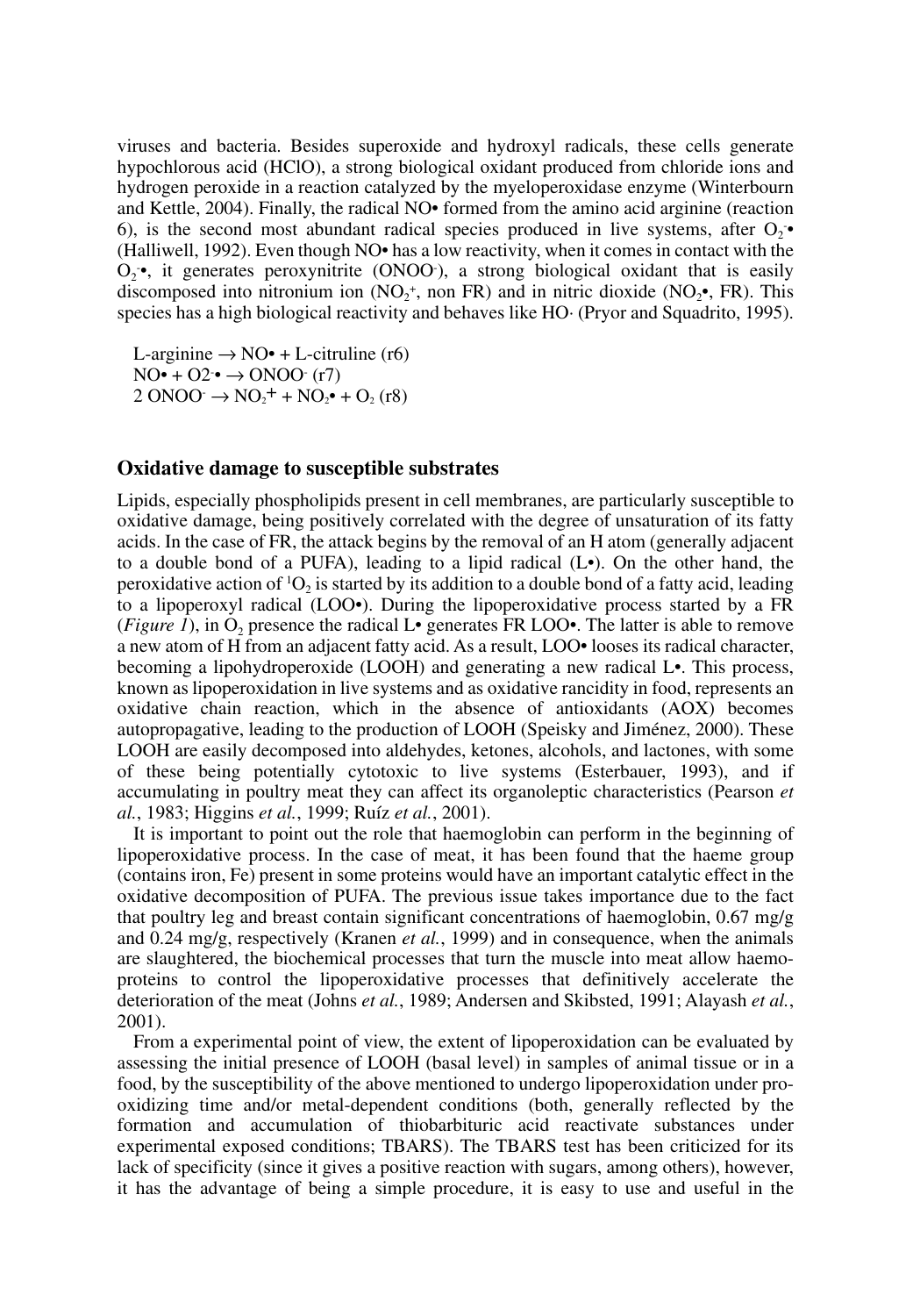prediction of lipoperoxidation *in vitro*. Although the TBARS assay has a good degree of correlation with other methodologies that measure lipoperoxidation (Yang *et al.*, 1991), different assays must be applied simultaneously in order to obtain more comprehensive and reliable information on the oxidative status of a sample (Del Rio *et al.*, 2002).

Proteins are a second substrate susceptible to oxidation. In this case the damage is mainly induced by FR and affects amino acidic residues. Protein oxidation (proteooxidation; PO) is a slower and less extended process than lipid oxidation. From the mechanistic point of view, the main oxidation process includes a contained Fentonreaction (*Figure 2*). A transition metal joins a specific amino acid residue, allowing the generation of  $HO\bullet$  radicals in the presence of  $H<sub>2</sub>O<sub>2</sub>$  in the metal amino acid environment. Carbonyl derivates (CO) are an important oxidation by-product of such residues, which allows determination of the extent of oxidative damage affecting the amino acid residues (mainly lysine, arginine, proline and threonine) (Gatellier *et al.*, 2000). In the same way, the lipoperoxides, and its degradation products, can also induce modifications to susceptible amino acid residues (see *Figure 2*). In consequence, PO could be further increased as a result of the lipoperoxidative process and, depending on the type of structural modification induced, the attacked protein could be affected on its functionality (*i.e.* loss of enzymatic activity), and/or its nutritional and organoleptic characteristics.

## **Antioxidants**

According to origin, antioxidants can be classified as synthetic or natural. Synthetic AOX have been widely used as food preservatives, because of their effectiveness and relatively low cost. The most used antioxidants are those derived from phenolic structures, like butylated hydroxyanisole (BHA), butylated hydroxytoluene (BHT), *tert*butylhydroxiquinone (TBHQ) and dodecyl, propyl and octyl gallate (*Figure 3*). All of them have an admissible daily ingest (ADI). Ethoxyquin (ETOX) is another synthetic AOX with a non-phenolic structure. In contrast to the others, its consumption by humans is not allowed, but it is only used in animal diets such as in the preservation of aviary foods (Bailey *et al.*, 1996).

On the other hand, natural AOX are generally molecules present in plant parts (*e.g.* leaves, bark, seeds and/or fruits). Among the most important natural AOX are the tocopherols (or vitamin E, liposoluble) (*Figure 4*) and ascorbic acid (vitamin C, hydrosoluble) (*Figure 5*). While the former represents an essential nutrient (it must be consumed in the diet), the latter is biosynthesized by poultry (Pardue and Thaxton, 1986). Other natural molecules with antioxidant characteristics are carotenes (*i.e.* β-carotene, lycopene, luthein, asta-, zea- and cantha-xanthin), flavonoids (*i.e.* catechins, epigallocatechins, quercetin, rutin and morin among others), and non-flavonic phenols (*i.e.* rosmanol and rosmaridiphenol; boldine and its analogous) (*Figure 5*).

Even though AOX can protect susceptible substrates by different mechanisms, their main mode of action consists of the removal of FR initiators and propagators. Clearly, this is the case for antioxidants such as vitamins E and C, and the phenolic AOX used as food preservatives. In their interaction with FR, these AOX transfer an H atom, which stabilizes the FR, becoming themselves low reactivity FR, thereby stopping the lipoperoxidative chain.

In order to use an AOX in humans and animals, its efficacy and its innocuousness needs to be priorly established. An example is the use of rosemary leaf extracts (*Rosmarinus officinalis* L,), first for pigmentation, and latter as food preservative due to its AOX components such as carnosol, rosmanol, isorosmanol and rosmaridiphenol (Wu *et al.*, 1982). Speisky and Cassels (1994) evaluated the AOX potential of several Chilean plants,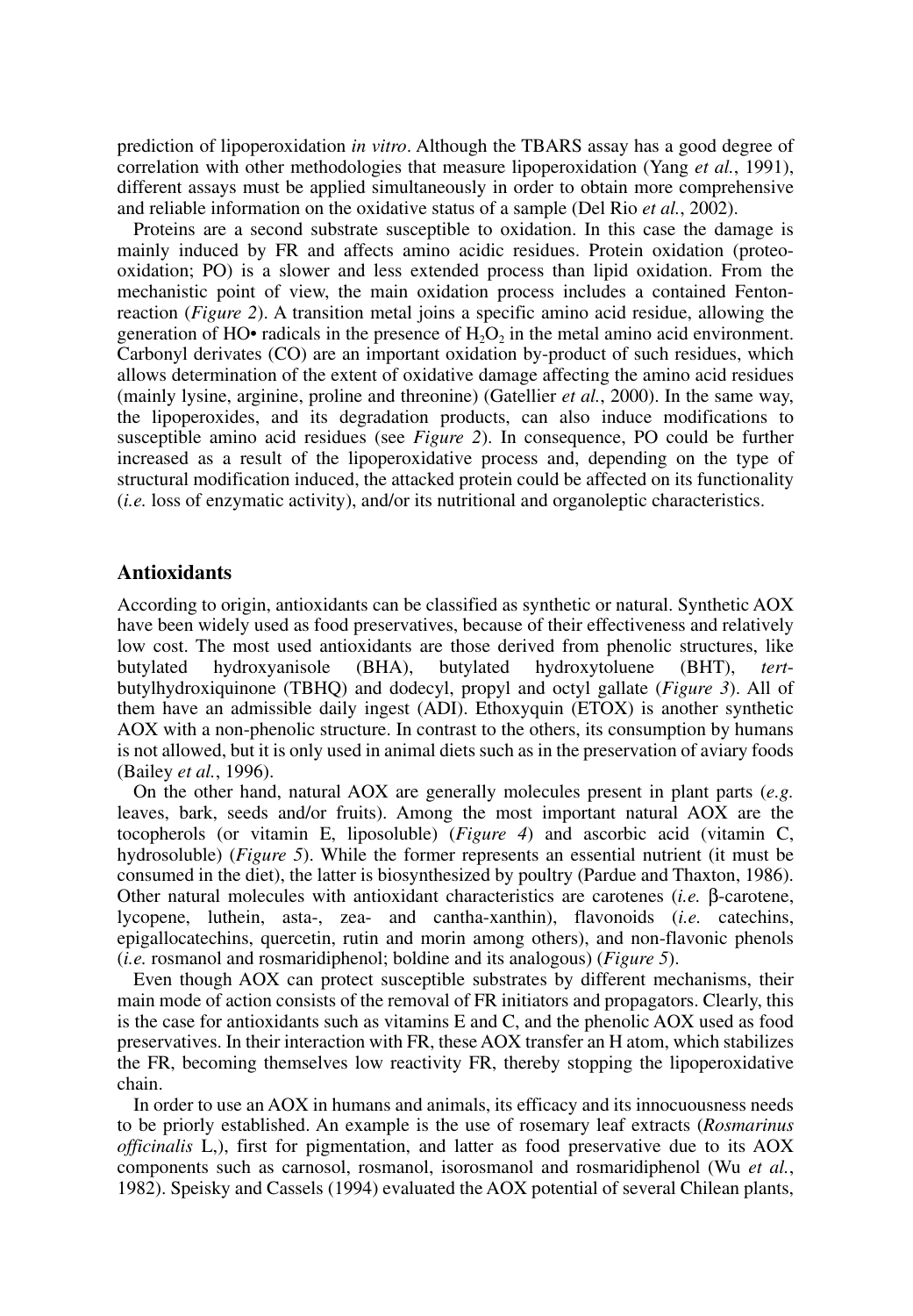determining that boldo leaves (*Peumus boldus*, Mol.) contains high concentrations of AOX. There are, however, many different molecules in *Peumus boldus* acting as AOX. Aporphine structures are regarded the major AOX agents, boldine being the most abundant of these.

In live organisms, reduced glutathione (GSH; hydrosoluble tripeptide synthesised by poultry), along with vitamins C and E are responsible for lowering the OS. GSH acts by releasing a hydrogen atom (attached to its thiol cysteine) and becoming oxidized glutathione (GSSG). GSH helps to stabilize FR and acts as a co-factor of glutathione peroxidase (GSHpx), an enzyme that is responsible for transforming LOOH into easily eliminated lipoalcohols. It is important to stress that this enzyme (GSHpx) contains selenium (Se) as a prosthetic group, which makes it highly dependent to the availability of this metal. It is widely established that dietary Se deficiency can cause OS in poultry (Noguchi *et al.*, 1973; Van Fleet and Ferrans, 1976; Michiels *et al.*, 1994; Avanzo *et al.*, 2001; Bozcaya *et al.*, 2001; Surai, 2002a), but this can be avoided through diet management. In fact, in a review published by Surai (2002b), the author makes a series of important and practical recommendations to improve the status of Se in poultry. The regeneration of GSH from GSSG is catalyzed by the enzyme glutathione reductase. Another important enzyme in the AOX defence is SOD, whose presence in the cell allows a fast dismutation of  $O_2$ . to  $O_2$  and  $H_2O_2$ . Two types of SOD exist in eucaryotic cells: the first one incorporates the metals Cu and Zn in its prosthetic group (Cu/Zn-SOD) and occurs mostly in the cytosol, while the second one incorporates Mn in its structure (Mn-SOD) and occurs in the mitochondria (Fridovich, 1997). Supplementation of poultry diets with copper leads to an increase in the activity of the Cu/Zn dependent SOD isoform (Ozturk-Urek *et al.* 2001). A similar result was previously reported by Aydemir *et al.*, 2000, who demonstrated that the supplementation of diets with copper result in a high Cu/Zn-SOD activity in chicken erythrocytes and plasma Cu. On the other hand, Cu deficiency produces a decrease in the activity of the Cu/Zn-SOD in erythrocytes of chickens (Bozcaya *et al.*, 2001), mice (Liochev and Fridovich, 1994) and sheep (Andrewartha and Caple, 1980). Finally, the catalase enzyme (CAT) acting in concert with SOD, transforms  $H_2O_2$  into  $H_2O$  and  $O_2$  (Michiels *et al.*, 1994), and as with other antioxidant enzymes, it is also affected by some components of the diet. For example, Bozcaya *et al.* (2001) reported that the activity of CAT in chicken erythrocytes increases in birds with Cu and Se deficiency. More research is needed to clearly establish how these nutrients affect CAT activity.

A review published by Surai (2002a) points out that in the last 10 years it has been established that the antioxidant system with which living organisms face oxidative processes is formed by different enzymes, vitamins and minerals, which are organized in three clearly definite levels: The first level would fit with a preventive level, in which FR production would be avoided, thanks to the SOD, GSHpx and CAT enzymes, besides the metal-binding proteins. The second level would be simultaneously preventive and "curative", since it must prevent the damage from spreading. In this level are all those breakers of chain AOX (vitamins A, C and E, carotenoids, GSH, uric acid, etc), which prevent the lipoperoxidative chain from proliferating. The third level, covering several enzymatic systems, is absolutely "curative", and is responsible for removing or repairing damaged molecules, so they do not damage the organism.

## **Effect of dietary antioxidants on oxidative stress in broilers**

As dietary AOX present in or added to the diet are absorbed in the gut, they can also perform a systemic function. Supplementing the diet of animals for human consumption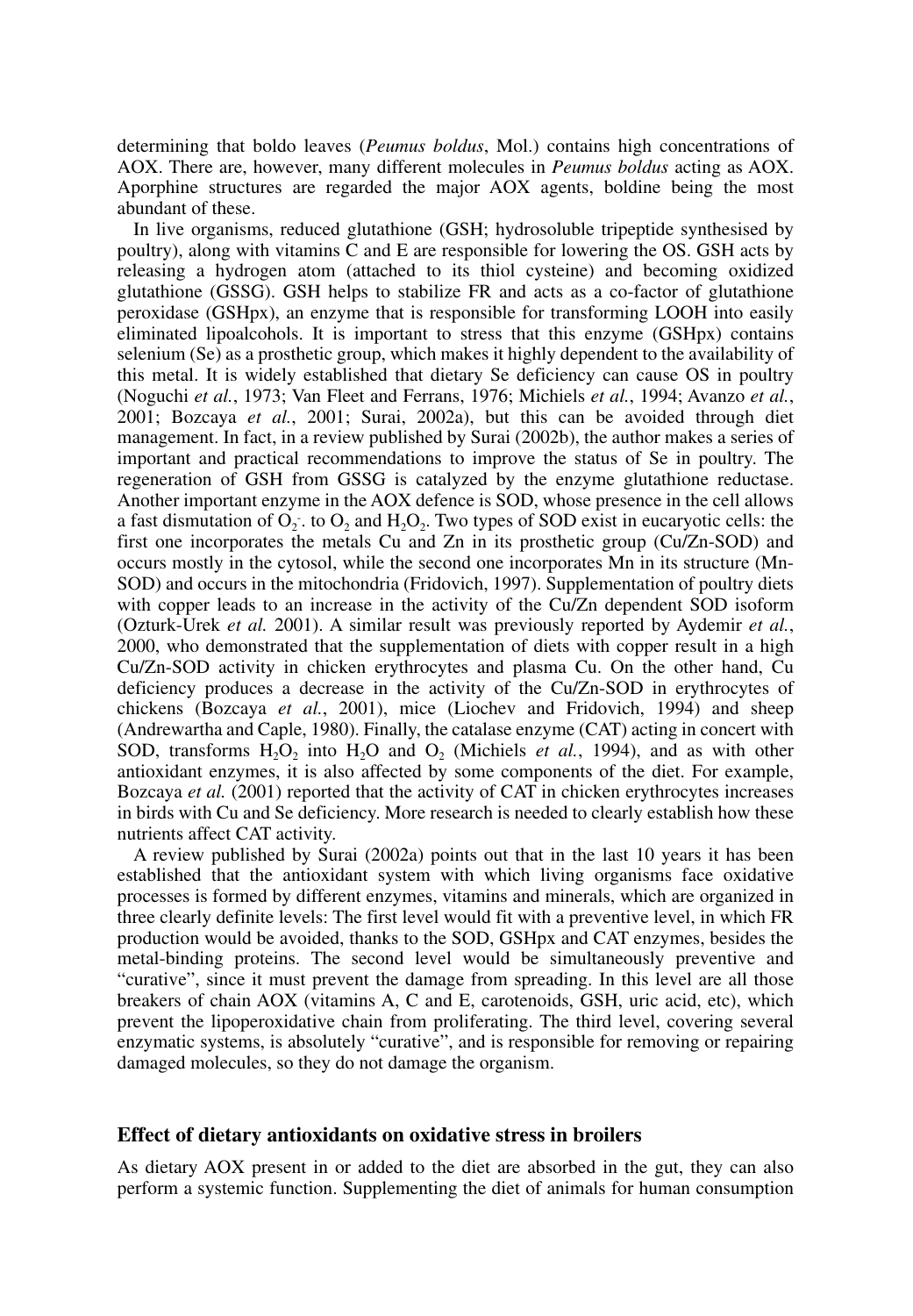(*i.e.* poultry, pigs) with AOX has more benefits than only securing food preservation. Although the clinical manifestation of chronic pathologies related to OS in poultry is limited by their life-span (generally defined by their growth for productive purposes), various studies have pointed out the benefits of supplementing animal diets with natural and/or synthetic AOX. Highlighting the essential properties of vitamin E in poultry diets, Van Vleet and Ferrans (1976) described the changes that occur in the cells and organelles of the skeletal muscle of poultry suffering from exudative diathesis, a disease related to a lack of vitamin E and Se, and membrane oxidative damage (Dam and Glavind, 1938; 1940; 1942; Goldstein and Scott, 1956). According to Noguchi *et al.* (1973), plasma GSHpx represents the first AOX barrier for capillary cells, as it prevents attack of LOO· on the PUFA membrane. Vitamin E present in the membrane acts as a second AOX barrier, by preventing the propagation of the lipoperoxidative chain. Under Se and vitamin E deficiency, none of these antioxidant mechanisms would operate, thus allowing lipoperoxidation and its disease consequences to ensue. Avanzo *et al.* (2001) confirmed that the disease is absent in chickens fed a normal vitamin E content, and also recently reported that the breast muscle of chicken deficient in such AOX shows a greater susceptibility to undergo membrane lipoperoxidation, a lower GSH content and GSH/GSSG ratio, and a decreased GSHpxpx activity (Avanzo *et al.*, 2001). Encephalomalacia, another disease that affects chicks, is also related to a peroxidative dysfunction produced by vitamin E deficiency (Fuhrmann and Sallmann, 1995). The cause of this disease is the oxidative damage produced in the brain of young chickens fed vitamin E-deficient diets. Some conditions present in the brain of vitamin E-deficient chickens which make them more susceptible to develop encephalomalacia are: high PUFA content, low content of vitamin E, and a decreased activity of the AOX enzymes CAT and GSHpx. All these conditions make the brain especially susceptible to undergo FR attack (Mezes *et al.*, 1997; Surai *et al.*, 1999). Furthermore, according to Perkins *et al.* (1980), nutritional muscular dystrophy (MD), which is a degenerative disease, would be influenced by an increase in FR, peroxides, and/or hydrolipoperoxide concentrations. A review by Machlin and Gordon (1962) suggested that MD is manifested when chickens are fed diets low or deficient in sulphur amino acids, and according to Hull and Scott (1976), the disease is produced by a deficiency of cysteine and vitamin E. The synthesis of GSH is limited by the physiological availability of cysteine, which is synthesized from methionine (Fernandez-Checa and Kaplowitz, 2005). Deficiency of sulphur amino acids suggests a reduction in the synthesis of GSH, thus affecting the animal's AOX status and promoting the manifestation of MD. Additionally, Murphy and Kehrer (1989) established that the breast muscles of chickens affected by this disease have a higher content of vitamin E oxidation products (tocopheryl quinones; an index of OS). However they did not find significant differences in conjugated dienes and lipofuscin contents (also indicative of OS) in lipid extracts from other tissues, suggesting that there would not be enough information to support that OS causes MD, but that the damage produced by FR would be related to collateral effects of the disease.

On the other hand, dietary supplementation with vitamin E in levels higher than those required seems to improve diverse biochemical parameters related to OS in chickens. Numerous studies have reported the positive effect of vitamin E enriched diets on the susceptibility to lipoperoxidation of plasma (Sheehy *et al.*, 1994) and tissues such as muscle (Bartov and Bornstein, 1976; 1977a; 1977b; 1981; Sheehy *et al.*, 1993; 1994; Woodall *et al.*, 1996; Maraschiello, 1999), liver (Sheehy *et al.*, 1994; Applegate and Sell, 1996; Woodall *et al.*, 1996; Surai and Sparks, 2000; Husveth *et al.*, 2000), heart (Sheehy *et al.*, 1994; Surai and Sparks, 2000) and adipose tissue (Bartov and Bornstein, 1976; 1977;1981). *Table 1* summarizes the different publications in which the effects on the lipoperoxidation and proteoxidation in different tissues was evaluated, when natural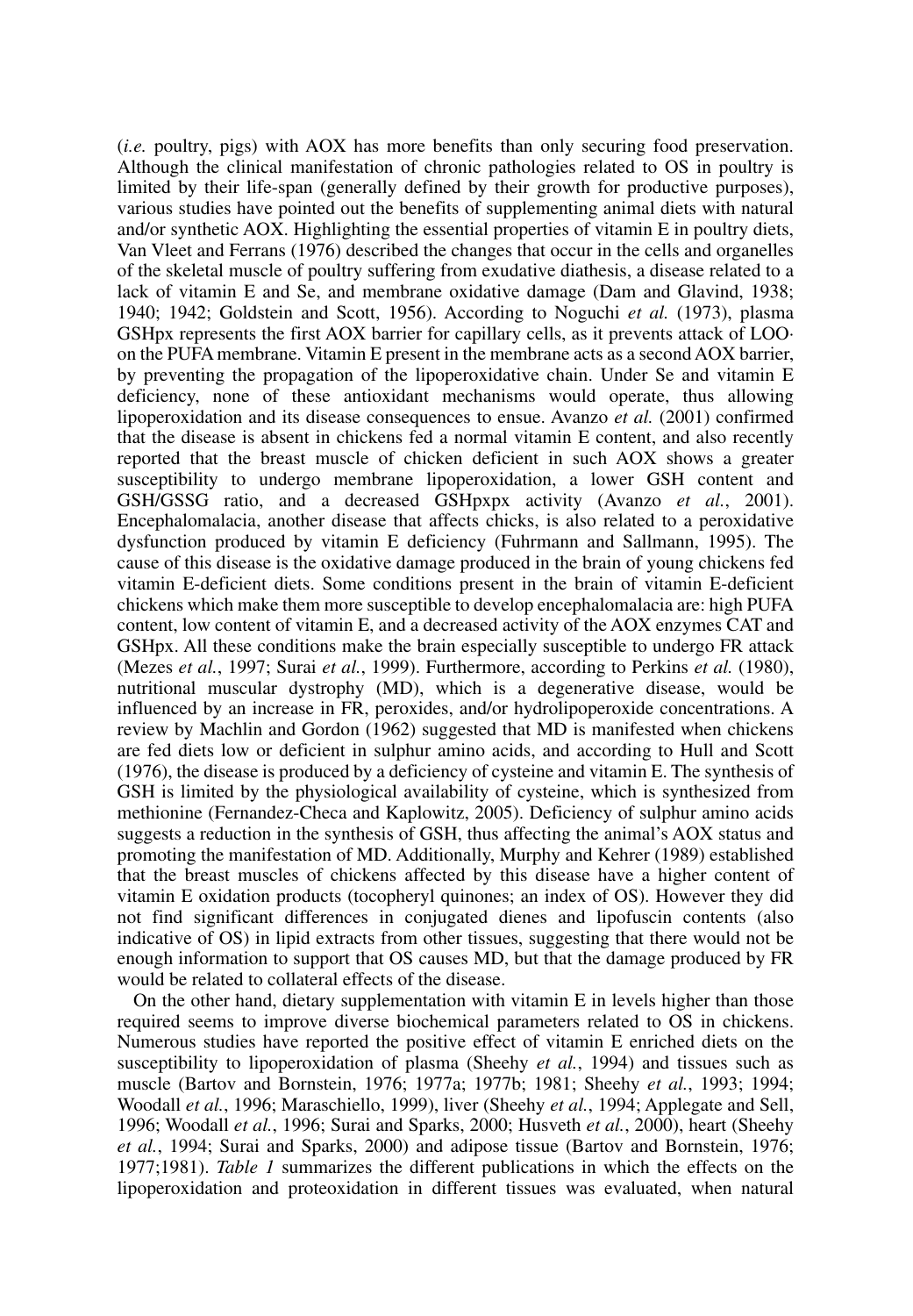and/or synthetic AOX were added to the diets of the animals in different doses.

In a relatively recent study, Öztürk-Ürek *et al.* (2001) found that the supplementation of poultry diets with vitamin E or C is associated with a lower lipoperoxidation basal level. This effect was observed mainly in liver, brain and heart. Furthermore, Woodall *et al.*, (1996) evaluated the effect of dietary supplementation with  $\alpha$ -tocopherol and carotenes: β-carotene, zeaxanthin and castaxanthin, on basal lipoperoxidation and the susceptibility to lipoperoxidation of different tissues, reporting that β-carotene, zeaxanthine and  $\alpha$ tocopherol decreased the susceptibility to lipoperoxidation of liver, muscle and heart homogenates. Also, Tang *et al.*, (2000) reported that dietary administration of green tea catechins reduced the lipoperoxidation in muscle (both thigh and breast), liver and heart. Additionally, Biswas and Wakita (2001) reported that, besides reducing the lipoperoxidation in chicken breast, incorporation of green tea to the diet reduced fat and cholesterol deposition in the carcass of the animal.

The benefits of diet supplementation are not limited to the use of natural AOX. In fact, Wang *et al.*, (1997) reported that the early incorporation of ETOX to the poultry diet resulted in a slight increase in GSH in the duodenum, by 10% in the third week and 16% in the seventh week (at the time of slaughter weight). A higher concentration of GSH in duodenum could suggest a better removal ability of the lipoperoxides (Aw, 2005) present in the diet, thus preventing growth reduction provoked by lipoperoxide ingestion (Cabel *et al.*, 1988; Wang *et al.*, 1977). According to Wang *et al.* (1977), adding ETOX to the diet produces a slight increase (6-7%) in the body weight after 3 weeks of treatment, but not after 7 weeks. However, this supplementation does not correct for the losses in nutritional efficiency and lower weight gain produced by the presence of peroxidised fat in the diet. The latter study agrees in part with an early work by Waldroup *et al.*, (1961), who found that dietary supplementation with ETOX produced significantly higher weight gain after four weeks in one experiment, but they observed only a slight increase in weight gain after 8 weeks. Bailey *et al.* (1996) also evaluated the effect of dietary ETOX supplementation on basal lipoperoxidation in different tissues, and found a higher level in the liver and spleen of poultry fed with a diet lacking in AOX. These authors did not find, however, any differences in feed conversion, nor in bodyweight gain.

### **Effect of dietary antioxidants on broiler meat oxidative rancidity**

The lipid composition of broiler meat is influenced by fatty acids present in their diet. As the diet becomes richer in PUFA, there is an increase in the PUFA/saturated fatty acid balance in the carcass (Bartov and Borstein, 1977a; 1977b; Grau *et al.*, 2001), promoting lipoperoxidation susceptibility in broiler meat (Marion and Woodroof, 1966; Bartov *et al.*, 1974; Bartov and Borstein, 1976).

It has been demonstrated that the systemic effect of some AOX is not restricted to an *in vivo* effect, since it can persist in the tissues *post mortem*, protecting the PUFA present in the meat. Bartov and Borstein, (1977b) studied the relation between the unsaturation level of the diet and the effectiveness of some AOX (vitamin E, ETOX and BHT) on the oxidative stability of abdominal fat and oxidative (dark) and glycolitic (white) chicken muscle. They reported that all tested AOX had a positive effect on the oxidative stability of the abdominal fat of poultry fed with saturated or unsaturated fatty acids. In turn, in chickens fed with saturated fatty acids, the addition of antioxidants, vitamin E and ETOX to the diet reduced the basal lipoperoxidation and dark muscle susceptibility to lipoperoxidation (they did not find a significant difference for light muscle). In a later study, the same authors (Bartov and Bornstein 1981) evaluated the effect of ETOX and dietary BHT alone or in combination with vitamin E. The single effect of ETOX and BHT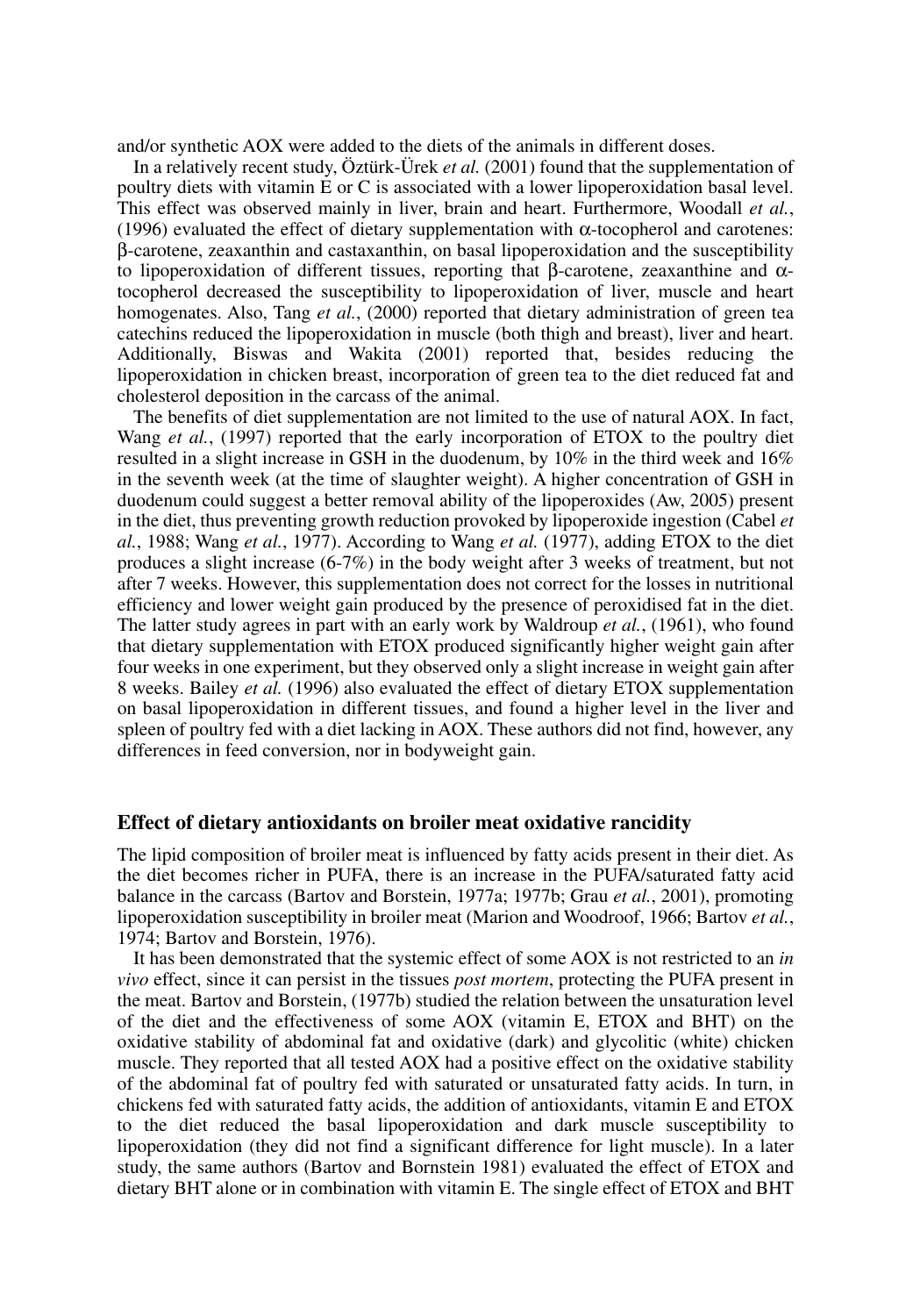reduced the OR of adipose tissue; however, no significant increase in the OR of dark muscle tissue was observed. Also, there was a significant increase in vitamin E deposition in the adipose tissue, which the authors attributed to a protective effect of synthetic AOX on dietary vitamin E, or to a lower consumption of vitamin E (sparing effect). Finally, they found that the addition of these AOX in combination with vitamin E increased the vitamin deposition in the adipose tissue (compared to the addition of vitamin E alone at the same concentration) and that it substantially decreased the parameters of OR in such tissue compared to the addition of BHT, ETOX, or vitamin E alone.

Lin *et al.* (1989) demonstrated that poultry fed with diets enriched with  $\alpha$ -tocopherol or a mixture of BHA/BHT, showed a better oxidative stability in cooled (4ºC) and frozen meat (<-18ºC), in addition to a significant increase in weight gain compared to chicks fed with the control diet (without AOX).

Additionally, it has been demonstrated that natural AOX can also exert a stabilizing effect on meat. Different authors have evaluated the effect of poultry diets supplemented with  $\alpha$ -tocopherol, showing that this AOX confers a greater protection against oxidation to broiler (De Winnie and Dirink, 1996; Lopez-Bote *et al.*, 1998; Grau *et al.*, 2001) and turkey meat (Sheldon, 1997). Moreover, Lopez-Bote *et al.* (1998) investigated the effect of adding rosemary and sage extracts and vitamin E to the broiler diet on the lipoperoxidation susceptibility of meat. The authors reported a significant decrease in the lipoperoxidation levels of the white muscle of poultry fed with the natural AOX, for different cold storage periods (up to 9 days; 4°C). Although they did not find significant differences for cooled dark meat, in the case of frozen (up to 4 months; -20ºC), and cooked meat, the protecting trend was similar.

The beneficial effects of vitamin E are not restricted to lipid protection, and it has also been demonstrated that they protect proteins present in turkey meat from oxidation provoked by different oxidation methods (Gatellier *et al.*, 2000; Renerre *et al.*, 1999; Mercier *et al.*, 2001). However, there are no studies showing that vitamin E has an antioxidant effect against the proteo-oxidation of cooled broiler meat when pro-oxidant conditions are not given. Thus, more investigation is needed concerning the effect that different antioxidants might have on the oxidative processes that involve the proteins contained in the poultry meat.

The research carried out to date shows that the incorporation of AOX as additives to poultry diets, not only protects food components from oxidative processes, but also promotes *in vivo* and *post mortem* effects, possibly after their absorption in the gut and incorporation to the bird's metabolism. Apparently, the AOX that are more soluble in fat (vitamin E, BHA, BHT) would be absorbed more rapidly at intestinal level, so that a certain quantity can be found deposited in tissues (Lin *et al.*, 1989), which allows efficient oxidative control of these tissues and of the meat. In case of the AOX that have a comparatively minor liposolubility (carotenoids, polyphenols), the absorption might be slower at intestinal level, or its deposition in the fatty tissues less efficient. Up to this moment, it is known that the natural AOX such as polyphenols, flavonoids, or extracts of rosemary and sage, have an antioxidant effect in meat, but the mechanisms by which this effect takes place are mainly unknown. As discussed here, although enough information exists regarding to the AOX action of vitamin E over the OE and the OR of poultry, a greater extent of research seems to be needed concerning some of the other natural antioxidants mentioned above. The latter would allow better understanding of the metabolic processes in which they are involved and can also make their future application more efficient on a productive and commercial level.

On the other hand, synthetic AOX have an established ADI, but their innocuousness has been questioned (Ito *et al.*, 1983; 1985; 1986; Masui *et al.*, 1986; Kahl and Kappus, 1993; Schildermann *et al.*, 1993a; 1993b; Iverson, 1995), due to the possibility that at high doses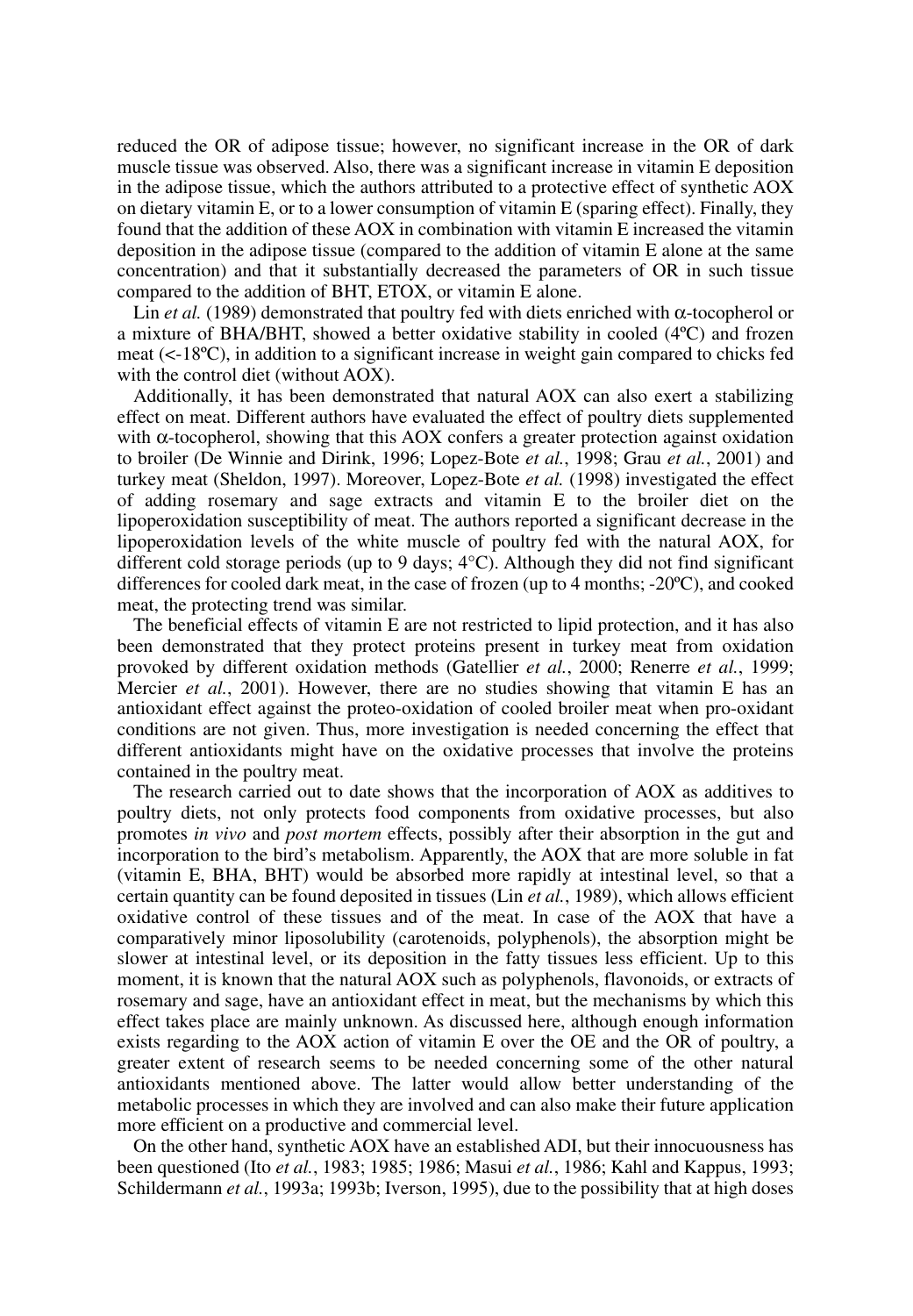some of these agents may be exert carcinogenic and/or mutagenic effects. In the case of natural AOX, their natural character should not be taken as a guarantee of their innocuousness.

## **References**

- **ALAYASH, A.I., PATEL, R.P. and CASHON, R.E.** (2001) Redox reactions of hemoglobin and myoglobin: Biological and toxicological implications. *Antioxidants & Redox Signalling* **3**: 313-327.
- **ANDERSEN, H.J. and SKIBSTED, L.H.** (1991) Oxidative stability of frozen pork patties. Effect of light and added salt. *Journal of food science* **56**: 1182-1184.
- **ANDREWARTHA, K.A. and CAPLE, I.W.** (1980) Effects of changes nutritional copper on erythrocyte superoxide dismutase activity in sheep. *Research in Veterinary Science* **28**: 101-104.
- **AYDEMIR, T., ÖZTÜRK, R., BOZCAYA, L.A. and TARHAN, L.** (2000) Effects of antioxidant vitamins A, C, E and trace elements Cu, Se on CuZnSOD, GSH-Px, CAT and LPO levels in chicken erythrocytes. *Cell Biochemistry and Function* **18**: 109-115.
- **APPLEGATE, T.J. and SELL, J.L.** (1996) Effect of dietary linoleic to linolenic acid ratio and vitamin E supplementation on vitamin E status of poults. *Poultry Science* **75**: 881-890.
- AVANZO, J.L., DE MENDOCA, C.X., PICCOLI, S.M. and DE CERQUEIRA, C. (2001) Effect of vitamin E and selenium on resistance to oxidative stress in chicken superficial pectoralis muscle. *Comparative Biochemistry and Physiology-Part C* **129**: 163-173.
- **AW, T.Y.** (2005) Intestinal glutathione: determinant of mucosal peroxide transport, metabolism, and oxidative susceptibility. *Toxicology and Applied Pharmacology* **204**: 320-328.
- **BAILEY, C.A., SRINIVASAN, L.J. and MCGEACHIN, R.B.** (1996) The effect of Ethoxyquin on Tissue Peroxidation and Inmune Status of Single Comb White Leghorn Cockerels. *Poultry Science* **75**: 1109-1112.
- **BARON, C.P. and ANDERSEN, H.J.** (2002) Myoglobin-induced lipid oxidation. A review. *Journal of Agricultural and Food Chemistry* **50**: 3887-3897.
- **BARTOV, I., LIPSTEIN, B. and BORNSTEIN, S.** (1974) Differential effects of dietary acidulated soybean oil soapstock, cottonseed soapstock and tallow on broiler carcass fat characteristics. *Poultry Science* **53**: 115-124.
- **BARTOV, I. and BORNSTEIN, S.** (1976) Effects of degree of fatness in broilers on other carcass characteristics: relationship between fatness and the stability of meat and adipose tissue. *British Poultry Science* **17**: 29-38.
- **BARTOV, I. and BORNSTEIN, S.** (1977a) Stability of abdominal fat and meat of broilers: The interrelationship between the effects of dietary fat and vitamin E supplements. *British Poultry Science* **18**: 47- 57.
- **BARTOV, I. and BORNSTEIN, S.** (1977b) Stability of abdominal fat and meat of broilers: Relative effects of vitamin E, Butylated Hidroxytoluene and Ethoxyquin. *British Poultry Science* **18**: 59-68.
- **BARTOV, I. and BORNSTEIN, S.** (1981) Stability of abdominal fat and meat of broilers: Combined effects of dietary vitamin E and Synthetic antioxidants. *Poultry Science* **60**: 1840-1845.
- **BISWASS, A.H. and WAKITA, M.** (2001) Effect of dietary Japanese green tea powder supplementation on feed utilization and carcass profiles in broilers. *Journal of Poultry Science* **38**: 50-57.
- **BOTSOGLOU, N., PAPAGEORGIOU, G., NIKOLAKAKIS, I., FLOROU-PANERI, P., GIANNENAS, I., DOTAS, V. and SINAPIS, E.** (2004) Effect of dietary dried tomato pulp on oxidative stability of Japanese quail meat. *Journal of Agricultural and Food Chemistry* **52**: 2982-2988.
- **BOZCAYA, L.A., ÖZTURK-ÜREK, R., AYDEMIR, T. and TARHAN, L.** (2001) Effects of Se, Cu and Se + vitamin E deficiency on the activities of CuZnSOD, GSH-Px, CAT and LPO levels in Chicken erythrocytes. *Cell Biochemistry and Function* **19**: 153-157.
- **CABEL, M.C., WALDROUP, P.W., SHERMER, W.D. and CALABOTTA, D.F.** (1988) Effects of Ethoxyquin Feed Preservative and Peroxide Level on Broiler Performance. *Poultry Science* **67**: 1725-1730.
- **DAM, H. and GLAVIND, J.** (1938) Alimentary exudative diathesis. *Nature* **142**: 1077 (Abs).
- **DAM, H. and GLAVIND J.** (1940) Vitamin E and capillary permeability. *Naturwiss* **28**: 207 (Abs).
- **DAM, H. and GLAVIND, J.** (1942) Factors influencing capillary permeability in vitamin E deficient chicks. *Science* **96**: 235 (Abs).
- **DEL RIO, D., SERAFINI, N. and PELLEGRINI, N.** (2002) Selected methodologies to assess oxidative/antioxidant status in vivo: a critical review. *Nutrition Metabolism and Cardiovascular Diseases* **12**: 343-351.
- **DE WINNE, A. and DIRINCK, P.** (1996) Studies on vitamin E and meat quality.2. Effect of feeding high vitamin E levels on chicken meat quality. *Journal of Agricultural and Food Chemistry* **44**: 1691-1696.
- **ESTERBAUER, H.** (1993) Cytotoxicity and genotoxicity of lipid-oxidation products. *American Journal of Clinical Nutrition 57*(supl): 779S-786S.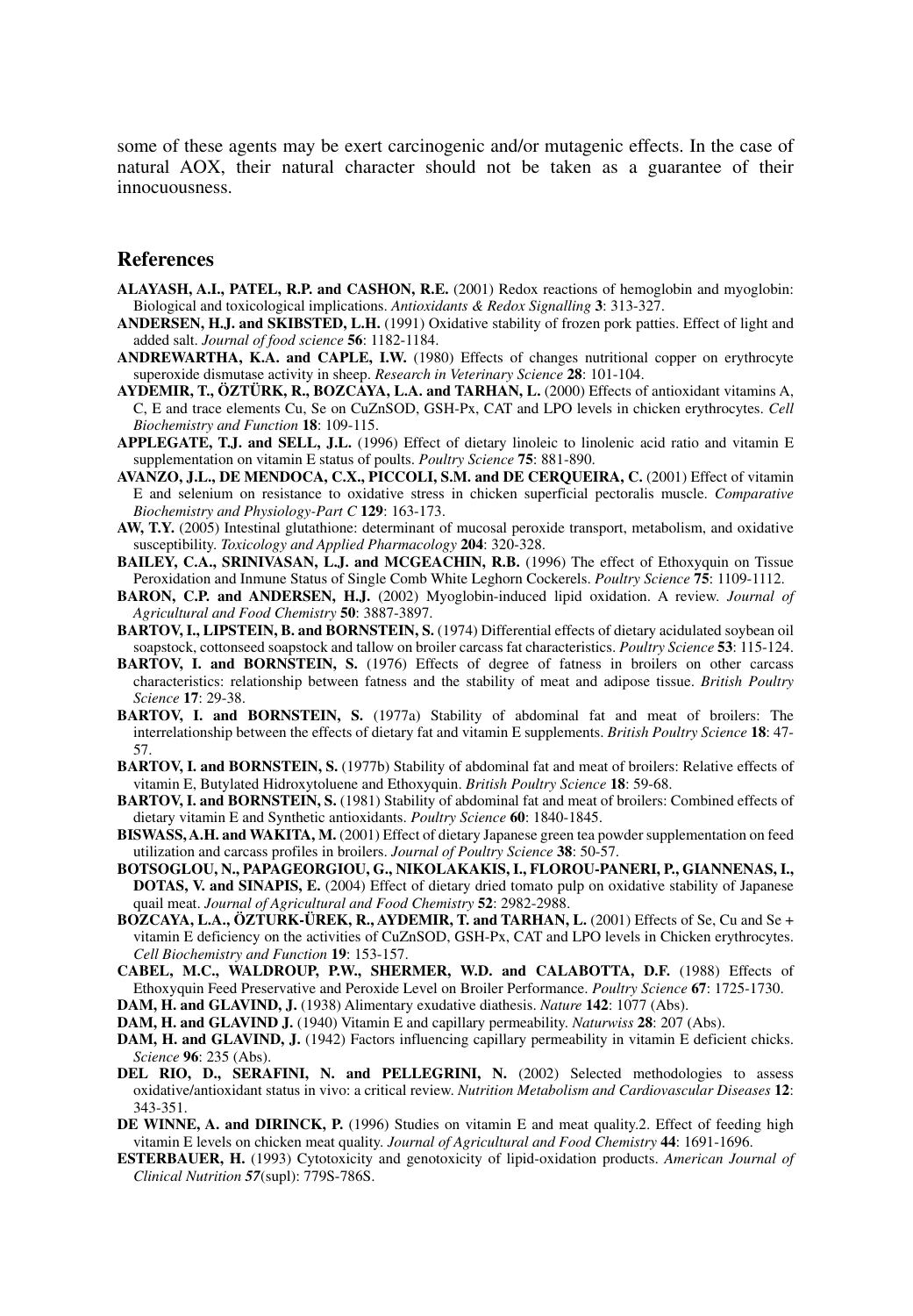- **FERNANDEZ-CHECA, J.C. and KAPLOWITZ, N.** (2005) Hepatic mitochondrial glutathione: transport and role in disease and toxicity. *Toxicology and Applied Pharmacology* **204**: 263-273.
- **FRIDOVICH, I.** (1997) Superoxide anion radical (O2.), superoxide dismutases and related matters. *Journal of Biological Chemistry* **272**: 18515-18517.
- **FUHRMANN, H. and SALLMANN, H.P.** (1995) The influence of dietary fatty acids and vitamin E on plasma prostanoids and liver microsomal alkane production in broiler chickens with regard to nutritional encephalomalacia. *Journal of Nutritional Science and Vitaminology* **41**: 553-561.
- **GATELLIER, P., MERCIER, Y., ROCK, E. and RENERRE, M.** (2000) Influence of dietary fat and vitamin E supplementation on free radical production and on lipid and protein oxidation in turkey muscle extracts. *Journal of Agricultural and Food Chemistry* **48**: 1427-1433.
- **GOLDSTEIN, J. and SCOTT, M.L.** (1956) An electrophoretic study of exudative diathesis in chicks. *Journal of Nutrition* **60**: 349 (Abs).
- **GRAU, A., GUARDIOLA, F., GRIMPA, S., BARROETA, A.C. and CODONY, R.** (2001) Oxidative stability of dark chicken meat through frozen storage: influence of dietary fat and alpha-tocopherol and ascorbic acid supplementation. *Poultry Science* **80**: 1630-1642.
- **GRAY, J.I., GOMAA, E.A. and BUCKLEY, D.J.** (1996) Oxidative quality and shelf life of meats. *Meat Science* **43**: 111S-123S.
- **HALLIWELL, B.** (1991) Reactive oxygen species in living systems: Source, biochemistry, and role in human disease. *The American Journal of Medicine* **91(supl)**: S14-S22.
- **HALLIWELL, B.** (1992) Reactive oxygen species and the central nervous system. *Journal of Neurochemistry* **59**: 1609-1623.
- **HIGGINS, F.M., KERRY, J.P., BUCKLEY, D.J. and MORRISSEY, P.A.** (1999) Effects of α-tocopheryl acetate supplementation and salt addition on the oxidative stability (TBARS) and warmed-over flavour (WOF) of cooked turkey meat. *British Poultry Science* **40**: 59-64.
- **HULL, S.J. and SCOTT, M.L.** (1976) Studies on the changes in reduced glutathione of chick tissues during onset and regression of nutritional muscular dystrophy. *Journal of Nutrition* **106**: 181-190.
- **HUSVETH, F., MANILLA, H.A., GAAL, T., VAJDOVICH, P., BALOGH, N., WAGNER, L., LOTH, I. and NEMETH, K.** (2000) Effects of saturated and unsaturated fats with vitamin E supplementation on the antioxidant status of broiler chicken tissues. *Acta Veterinaria Hungarica* **48**: 69-79.
- **ITO, N., FUKUSHIMA, S., HAGIWARA, A., SHIBATA, M. and OGISO, T.** (1983) Carcinogenicity of butylated hydroxyanisole in F344 rats. *Journal of the National Cancer Institute* **70**: 343-352.
- **ITO, N., FUKUSHIMA, S. and TSUDA, H.** (1985) Carcinogenicity and modification of the carcinogenic response by BHA, BHT, and other antioxidants. *Critical Reviews in Toxicology* **15**: 109-150.
- **ITO, N., HIROSE, M., FUKUSHIMA, S., TSUDA, H., SHIRAI, T. and TATEMATSU, M.** (1986) Studies on antioxidants: their carcinogenic and modifying effects on chemical carcinogenesis. *Food and Chemical Toxicology* **24**: 1071-1082.
- **IVERSON, F.** (1995) Phenolic antioxidants: Health Protection Branch studies on butylated hydroxyanisole. *Cancer Letters* **93**: 49-54.
- **JIMENEZ, I. and SPEISKY, H.** (2000) Radicales Libres y antioxidantes en la prevención de enfermedades: (II) Mecanismos de defensa antioxidante. *Revista Chilena de Nutrición* **27**: 210-219.
- **JOHNS, A.M., BIRKINSHAW, L.H. and LEDWARD, D.A.** (1989) Catalysts of lipid oxidation in meats products. *Meat Science* **25**:209-220.
- **KAHL, R. and KAPPUS, H.** (1993) Toxicology of the synthetic antioxidants BHA and BHT in comparison with the natural antioxidant vitamin E. Zeitschrift Fur Lebensmittel-Untersuchung und-Forschung **196**: 329-338.
- **KEHER, J.P.** (1993) Free radicals as mediators of tissue injury and disease. *Critical Reviews in Toxicology* **23**: 21-48.
- **KRANEN, R.W., VAN KUPPEVELT, T.H., GOEDHART, H.A., VEERKAMP, C.H., LAMBOOY, E. and VEERKAMP, H.** (1999) Hemoglobin and myoglobin content in muscles of broiler chickens. *Poultry Science* **78**: 467-476.
- LEVIEUX, A., LEVIEUX, D. and LAB, C. (1991) Inmunoquantitation of rat erothrocyte superoxide dismutase: its use in copper deficiency. *Free Radical Biology and Medicine* **11**: 589-595.
- **LIN, C.F., ASGHAR, A., GRAY, J.I., BUCKLEY, D.J., BOOREN, A.M., CRACKEL, R.L. and FLEGAL, C.J.** (1989) Effects of oxidized dietary oil and antioxidant supplementation on Broiler growth and meat stability. *British Poultry Science* **30**: 855-864.
- **LÓPEZ-BOTE, C.J., GRAY, J.I., GOMAA, E.A. and FLEGAL, C.J.** (1998) Effect of dietary administration of oil extracts from rosemary and sage on lipid oxidation in broiler meat. *British Poultry Science* **39**: 235-240.
- **MACHLIN, L.J. and GORDON, R.S.** (1962) Etiology of exudative diathesis, encephalomalacia, and muscular degeneration in the chicken. *Poultry Science* **41**: 473-477.
- **MANILLA, H.A. and HUSVETH, F.** (1999) N-3 Fatty acid enrichment and oxidative stability of broiler chicken. *Acta Alimentaria* **28**: 235-249.
- **MASUI, T., HIROSE, M., IMAIDA, K., FUKUSHIMA, S., TAMANO, S. and ITO, N.** (1986) Sequential changes of the forestomach of F344 rats, Syrian golden hamsters, and B6C3F1 mice treated with butylated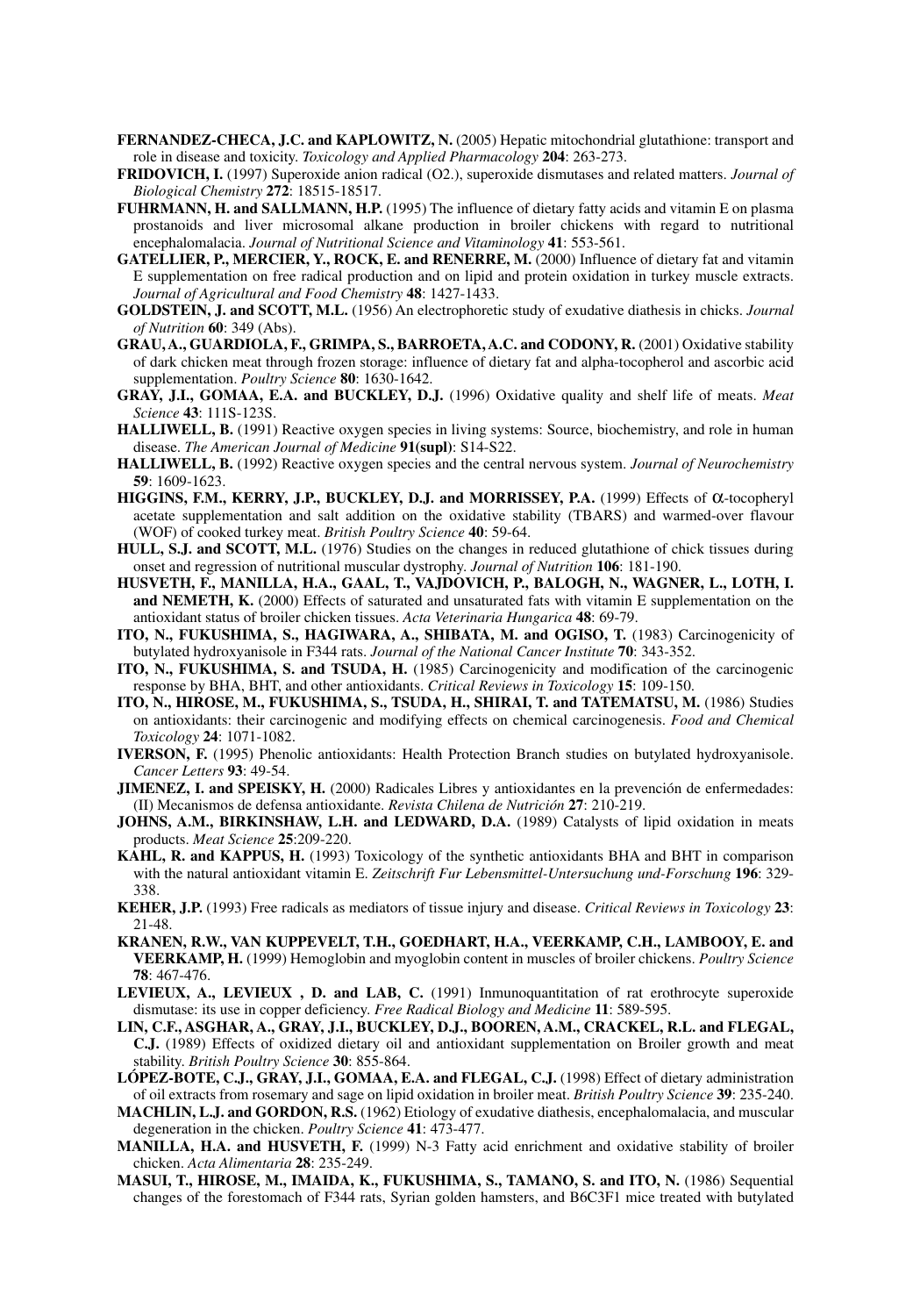hydroxyanisole. *Japanese Journal of Cancer Research* **77**: 1083-1090.

- **MARASCHIELLO, C., SARRAGA, C. and GARCIA REGUEIRO, J.A.** (1999) Glutathione peroxidase activity, TBARS, and alpha-tocopherol in meat from chickens fed different diets. *Journal of Agricultural and Food Chemistry* **47**: 867-872.
- MARION, J.E. and WOODROOF, J.G. (1966) Composition and stability of broiler carcasses as affected by dietary protein and fat. *Poultry Science* **45**: 241-247.
- **MERCIER, Y., GATELLIER, P., VINCENT, A. and RENERRE, M.** (2001) Lipid and protein oxidation in microsomal fraction from turkeys: influence of dietary fat and vitamin E supplementation. *Meat Science* **58**: 125-134.
- **MEZES, M., SURAI, P., SALÍ, G., SPEAKE, B.K., GAAL, T. and MALDJIAN, A.** (1997) Nutritional metabolic diseases of poultry and disorders of the biological antioxidant defence system. *Acta Veterinaria Hungarica* **45**: 349-360.
- **MICHIELS, C., RAES, M., TOUSSAINT, O. and REMACLE, J.** (1994) Importance of Se-glutathione peroxidase, catalase, and Cu/Zn-SOD for cell survival against oxidative stress. *Free Radical Biology and Medicine* **17**: 235-248.
- **MORRISEY, P.A., BRANDON, S., BUCKLEY, D.J., SHEEHY, P.J.A. and FRIGG, M.** (1997) Tissue content of α-tocopheryl acetate supplement for various periods pre-slaughter. *British Poultry Science* **38**: 84- 88.
- **MURPHY, M.E. and KEHRER, J.P.** (1989) Altered contents of tocopherols in chickens with inherited muscular dystrophy. *Biochemical Medicine and Metabolic Biology* **41**: 234-245.
- **NOGUCHI, T., CANTOR, A.H. and SCOTT, M.L.** (1973) Mode of action of selenium and vitamin E in prevention of exudative diathesis in chicks. *Journal of Nutrition* **103**: 1502-1511.
- **ÖZTÜRK-ÜREK, R., BOZKAYA, L.A. and TARHAN, L.** (2001) The effects of some antioxidants vitamin and trace elements- supplemented diets on activities of SOD, CAT, GSH-Px and LPO levels in chicken tissues. *Cell Biochemistry and Function* **19**: 125-132.
- **PARDUE, S.L. and THAXTON, J.P.** (1986) Ascorbic acid in poultry. A review. *World's Poultry Science Journal* **42**: 107-123.
- **PEARSON, A.M., LOVE, J.D. and SHORLAND F.B.** (1977) Warmed over-flavour in meat, poultry and fish. *Advances in Food Research* **23**: 1-74.
- **PEARSON, A.M., GRAY, J.I., WOLZAK, A.M. and HORESTEIN, N.A.** (1983) Safety implications of oxidized lipids in muscle foods. *Food Technology* **37**: 121-129.
- **PERKINS, R.C., BETH, A.H., WILKERSON, L.S., SERAFIN, W., DALTON, L.R., PARK, C.R. and** PARK, J.H. (1980) Enhancement of free radical reduction by elevated concentrations of ascorbic acid in avian dystrophic muscle. *Proceedings of the National Academy of Sciences of the United States of America* **77**: 790-794.
- **PRYOR, W.A. and SQUADRITO, G.L.** (1995) The chemistry of peroxynitrite: a product from the reaction of nitric oxide with superoxide. *American Journal of Physiology* **268**: 699-722.
- **RENERRE, M., PONCET, K., MERCIER, Y., GATELLIER, P. and METRO, B.** (1999) Influence of dietary fat and vitamin E on antioxidant status of muscle of turkey. *Journal of Agricultural and Food Chemistry* **47**: 237-244.
- **RIFKIND, J.M., NAGABABU, E., RAMASAMY, S. and RAVI, L.B.** (2003) Hemoglobin redox reactions and oxidative stress. *Redox Report* **8**: 234-237.
- **RUIZ, J.A., GUERRERO, L., ARNAU, J., GUARDIA, M.D. and ESTEVE-GARCIA, E.** (2001) Descriptive sensory analysis of meat from broilers fed diets containing vitamin E or beta-carotene as antioxidants and different supplemental fats. *Poultry Science* **80**: 976-982.
- **RUIZ, J.A., PÉREZ-VENDRELL, A.M. and ESTEVE-GARCÍA, E.** (1999) Effect of β-carotene and vitamin E on oxidative stability in leg meat of broiler fed different supplemental fats. *Journal of Agricultural and Food Chemistry* **47**: 448-454.
- **SHEEHY, P.J., MORRISSEY, P.A. and FLYNN, A.** (1993) Influence of heated vegetable oils and alphatocopheryl acetate supplementation on alpha-tocopherol, fatty acids and lipid peroxidation in chicken muscle. *British Poultry Science* **34**: 367-81.
- **SHEEHY, P.J., MORRISSEY, P.A. and FLYNN, A.** (1994) Consumption of thermally-oxidized sunflower oil by chicks reduces alpha-tocopherol status and increases susceptibility of tissues to lipid oxidation. *British Journal of Nutrition* **71**: 53-65.
- **SHELDON, B.W., CURTIS, P.A., DAWSON, P.L. and FERKET, P.R.** (1997) Effect of dietary vitamin E on the oxidative stability, flavour, colour and volatile profiles of refrigerated and frozen turkey breast meat. *Poultry Science* **76**: 634-641.
- **SCHILDERMAN, P.A., VAN MAANEN, J.M., TEN VAARWERK, F.J., LAFLEUR, M.V., WESTMIJZE, E.J., TEN HOOR, F. and KLEINJANS, J.C.** (1993a) The role of prostaglandin H synthase-mediated metabolism in the induction of oxidative DNA damage by BHA metabolites. *Carcinogenesis* **14**: 1297-1302.
- **SCHILDERMAN, P.A., VAN MAANEN, J.M., SMEETS, E.J., TEN HOOR, F. and KLEINJANS, J.C.** (1993b) Oxygen radical formation during prostaglandin H synthase-mediated biotransformation of butylated hydroxyanisole. *Carcinogenesis* **14**: 347-353.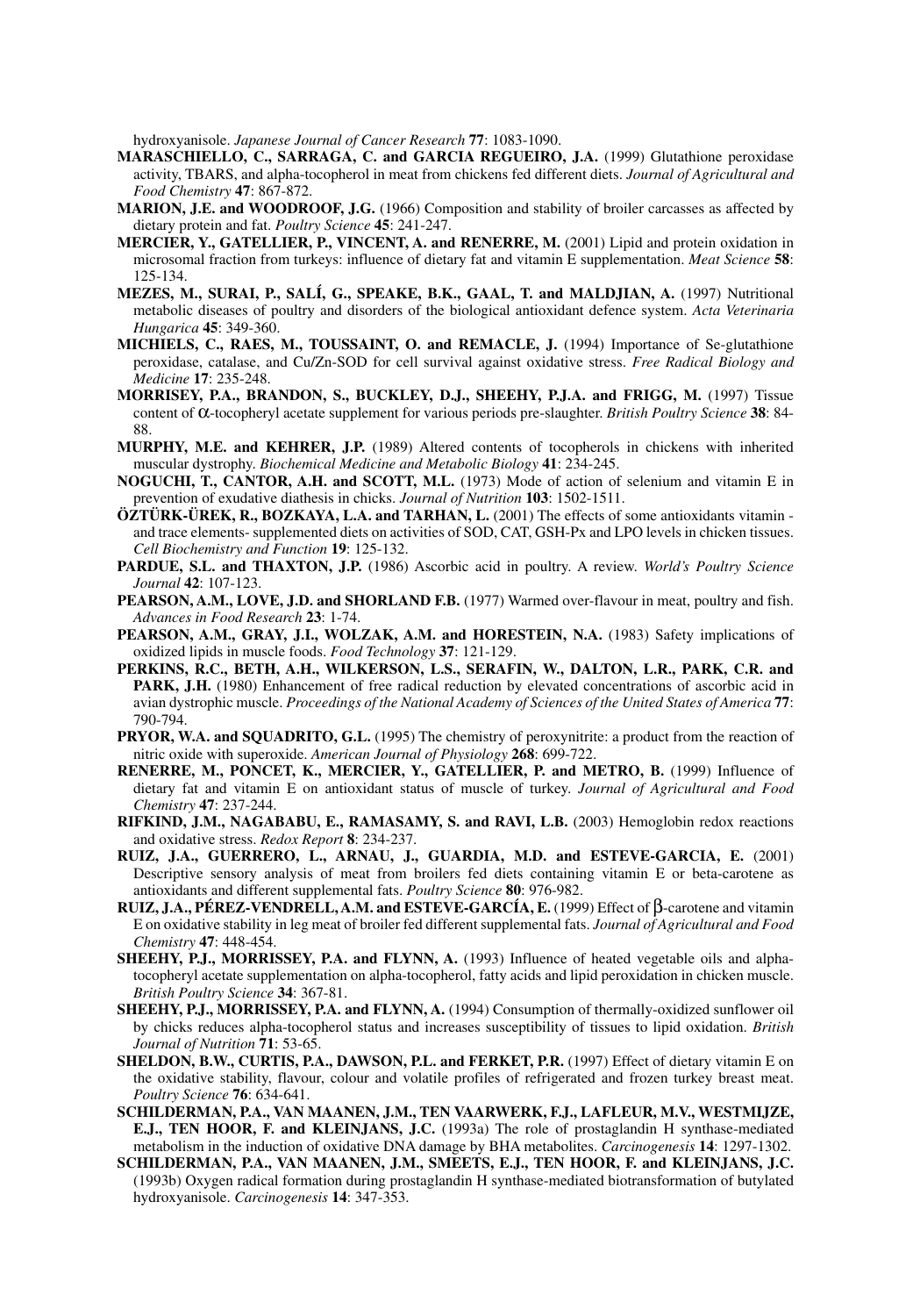- **SPEISKY, H. and CASSELS, B.** (1994) Boldo and boldine: an emerging case of natural drug development. *Pharmacological Research* **29**: 1-12.
- **SPEISKY, H. and JIMENEZ, I.** (2000) Radicales Libres y antioxidantes en la prevención de enfermedades: (I) Mecanismos de generación de Radicales Libres. *Revista Chilena de Nutrición* **27**: 48-55.
- **SURAI, P.F., IONOV, I.A., KUKLENKO, T.V., KOSTJUK, I.A., MAC PHERSON, A., SPEAKE, B.K., NOBLE, R.C. and SPARKS, H.C.** (1998) Effect of supplementing the hen's diet with vitamin A on the accumulation of vitamins A and E, ascorbic acid and carotenoids in the egg yolk and in the embryonic liver. *British Poultry Science* **39**: 257-263.
- **SURAI, P.F., SPEAKE, B.K., NOBLE, R.C. and SPARKS, N.H.** (1999) Tissue-specific antioxidant profiles and susceptibility to lipid peroxidation of the newly hatched chick. *Biological Trace Element Research* **68**: 63- 78.
- **SURAI, P.F. and SPARKS, N.H.** (2000) Tissue-specific fatty acid and alpha-tocopherol profiles in male chickens depending on dietary tuna oil and vitamin E provision. *Poultry Science* **79**: 1132-1142.
- **SURAI, P.F.** (2002a) Selenium in poultry nutrition 1. Antioxidant properties, deficiency and toxicity. *World's Poultry Science Journal* **58**: 333-347.
- **SURAI, P.F.** (2002b) Selenium in poultry nutrition 2. Reproduction, egg and meat quality and practical applications. *World's Poultry Science Journal* **58**: 431-450.
- **TANG, S.Z., KERRY, J.P., SHEEHAN, D., BUCKLEY, D.J. and MORRISSEY, P.A.** (2000) Dietary tea catechins and iron-induced lipid oxidation in chicken meat, liver and heart. *Meat Science* **56**: 285-290.
- **VALENZUELA, A. and NIETO, S.** (1996) Synthetic and natural antioxidants: food quality protectors. *Grasas y aceites* **47**: 186-196.
- **VAN VLEET, J.F. and FERRANS, V.J.** (1976) Ultrastructural changes in skeletal muscle of selenium-vitamin E-deficient chicks. *American Journal of Veterinary Research* **37**: 1081-1089.
- **WALDROUP, P.W., DOUGLAS, C.R., MCCALL, J.I. and HARMS, R.H.** (1960) The effects of santoquin on the performance of broilers. *Poultry Science* **39**: 1313-1317.
- **WANG, S.Y., BOTTJE, W., MAYNARD, P., DIBNER, J. and SHERMER, W.** (1997) Effect of Santoquin ® and Oxidized Fat on Liver and Intestinal Glutathione in Broilers. *Poultry Science* **76**: 961-967.
- **WINTERBOURN, C.C. and KETTLE, A.J.** (2004) Reactions of superoxide with myeloperoxidase and its products. *Japanese Journal of Infectious Diseases* **57**: S31-S33.
- **WOODALL, A.A., BRITTON, G. and JACKSON, M.J.** (1996) Dietary supplementation with carotenoids: effects on α-tocopherol levels and susceptibility of tissues to oxidative stress. *British Journal of Nutrition* **76**: 307-317.
- **WU, J., LEE, M., HO, C. and CHANG, S.** (1982) Elucidation of the chemical structures of natural antioxidants isolated from rosemary. *Journal of the American Oil Chemists Society* **59**: 339-345.
- YANG, G.C., QIANG, W., MOREHOUSE, K.M., ROSENTHAL, I., KU, Y., YURAWECZ, P. (1991) Determination of hydroperoxides in edible oils by electron spin resonance thiobarbituric acid assay, and liquid chromatography-chemiluminescence techniques. *Journal of Agricultural and Food Chemistry* **39**: 896-898.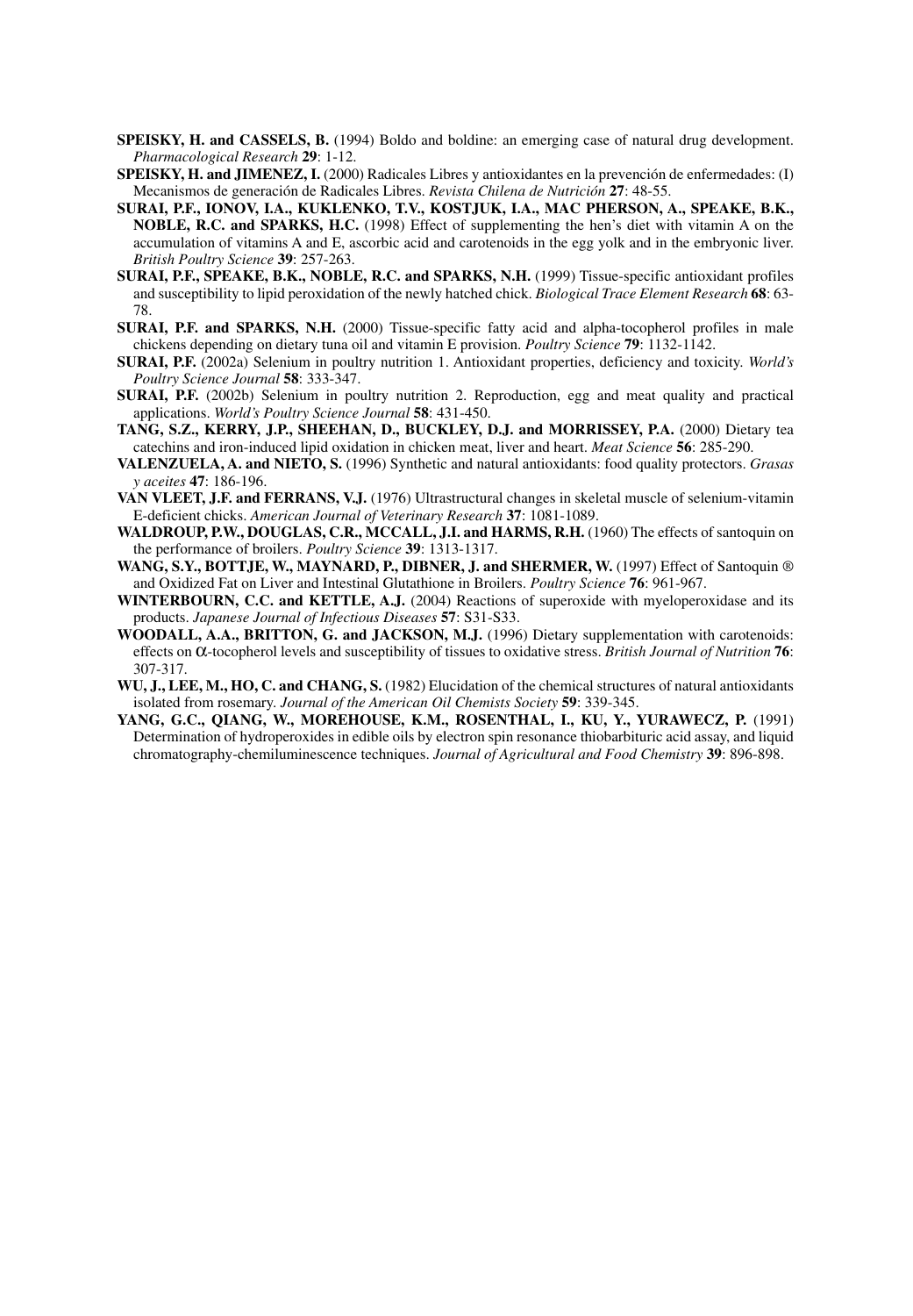





**Figure 2 Proteooxidation scheme.**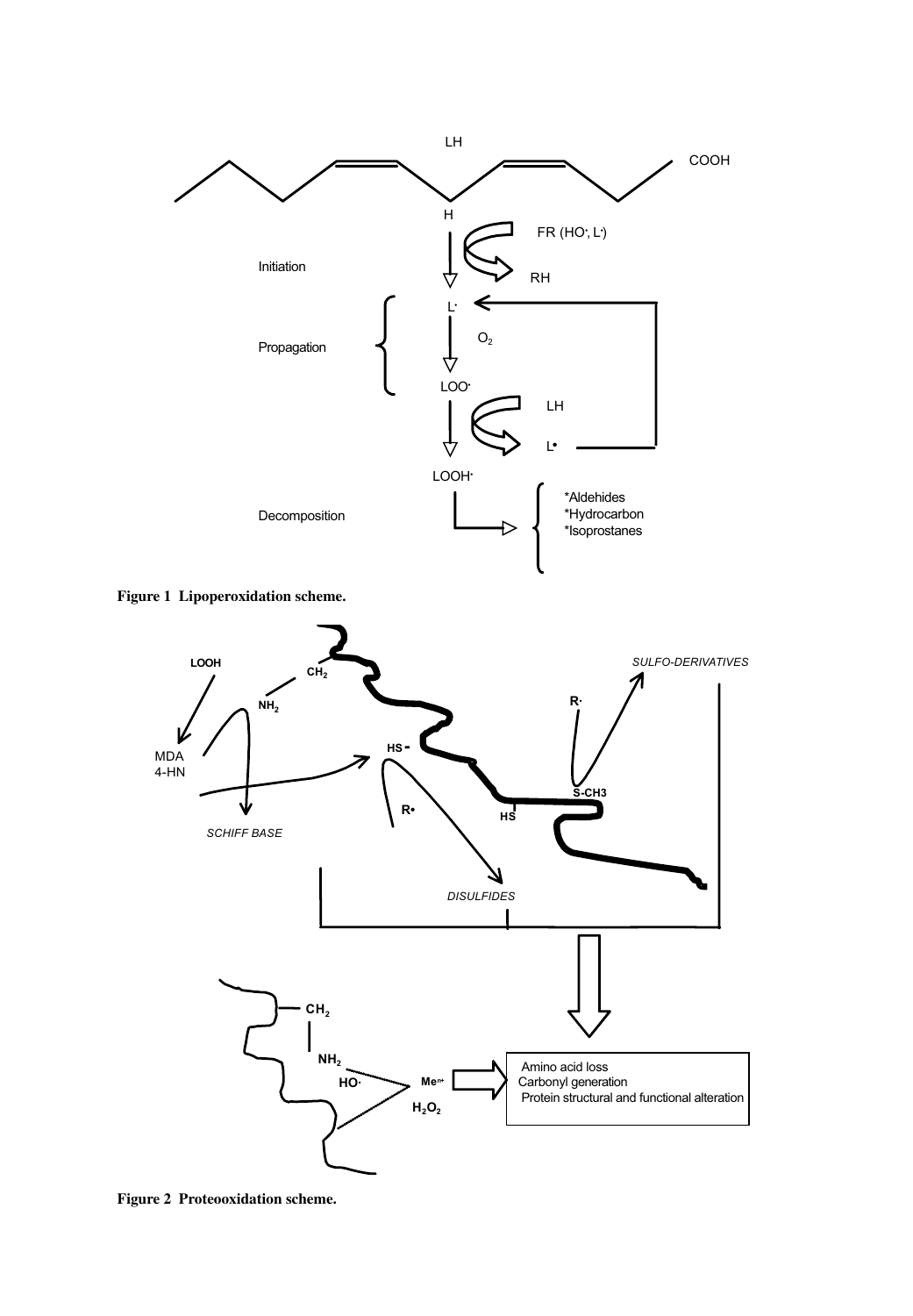

**Figure 3 Synthetic antioxidants. A: BHT; B: BHA; C: t-BHQ; D: dodecyl gallate; E: propyl gallate; F: octyl gallate.**



**Figure 4 Natural antioxidants: Tocopherols. A:** α**-tocopherol; B:** β**-tocopherol; C:** γ**-tocopherol; D:** δ**tocopherol.**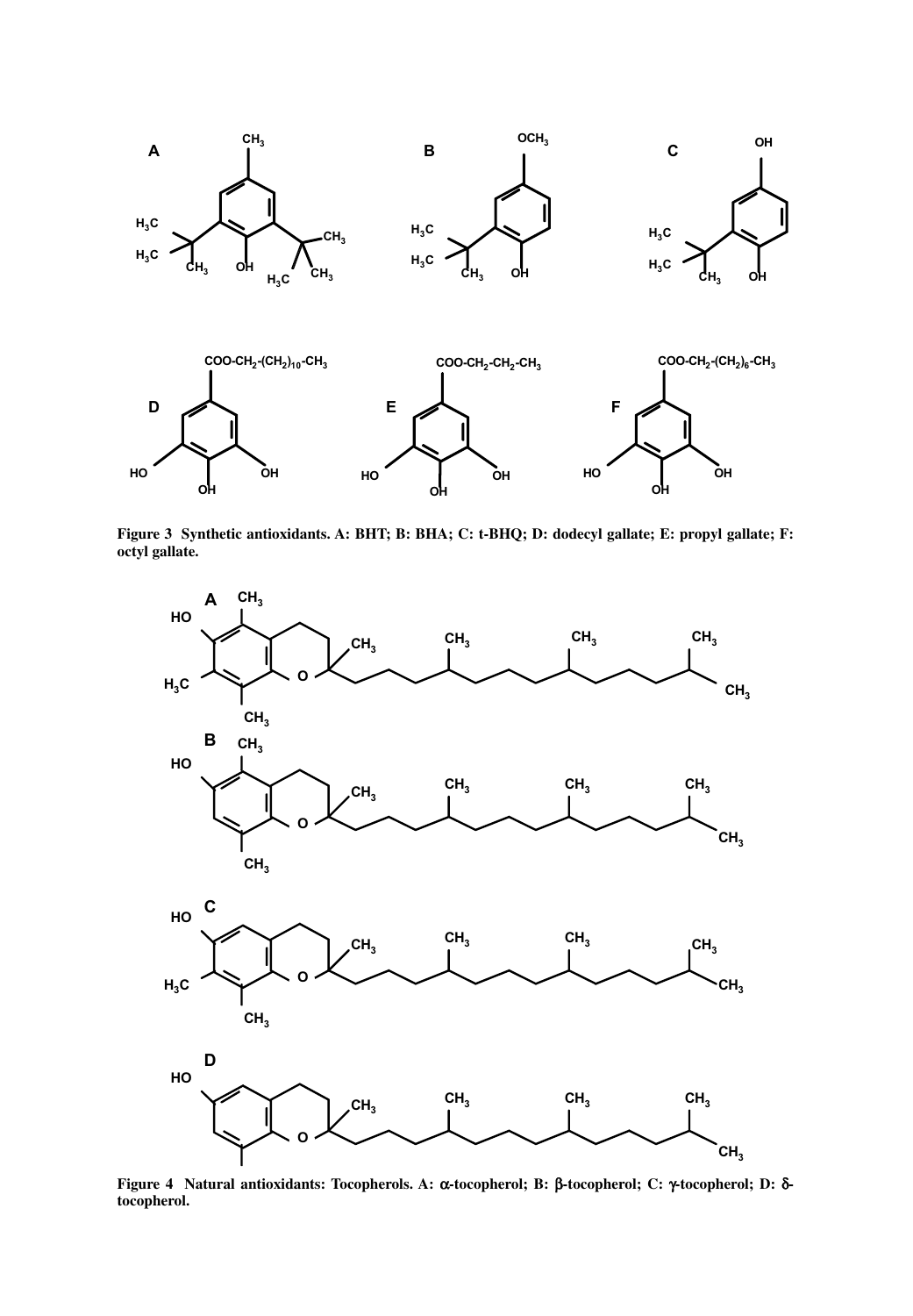

**Figure 5 Natural antioxidants: A:** β**-carotene; B: Lycopene; C: ascorbic acid; D: Flavonoids (basic scheme); E: Boldine.**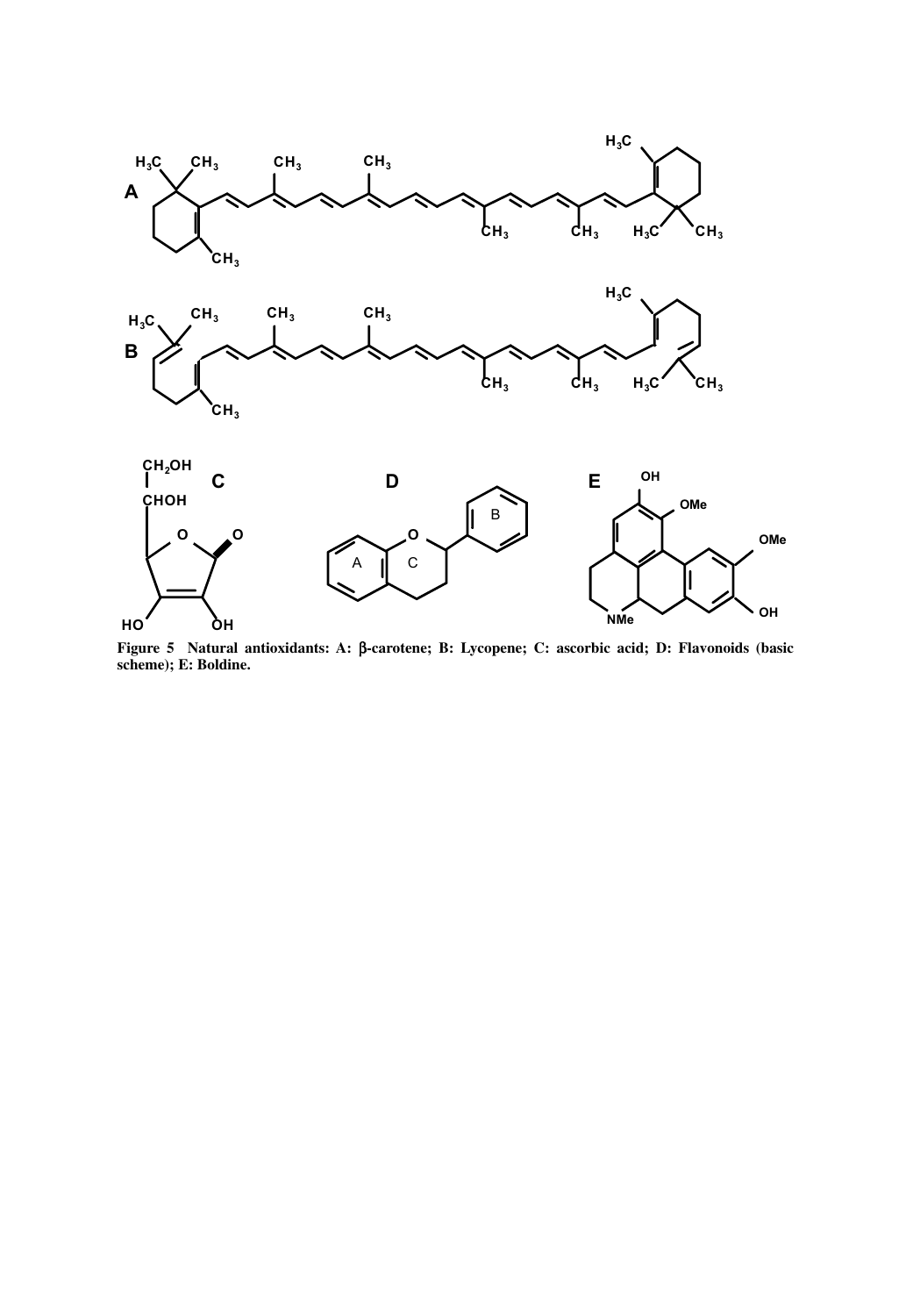| <b>AOX</b>                      | Dose $(mg/kg)$ | <b>Feeding period</b>                           | <b>Effect</b>                                                                                                                                                                                                                                                                                                                                                                | Reference                        |
|---------------------------------|----------------|-------------------------------------------------|------------------------------------------------------------------------------------------------------------------------------------------------------------------------------------------------------------------------------------------------------------------------------------------------------------------------------------------------------------------------------|----------------------------------|
| Ascorbic acid                   | 110            | 7 to 50 days of<br>age (slaughtered)            | Pro-oxidant effect according to TBARS in<br>broiler breast and leg after 0, 3, 5 and 7<br>months of freezing.                                                                                                                                                                                                                                                                | Grau et al.,<br>2001             |
| $\alpha$ -tocopheryl<br>acetate | 10, 20         | 60 days                                         | Reduction in lipo-peroxidation in breast<br>and leg muscle and abdominal fat of<br>broilers (measured according to TBARS).                                                                                                                                                                                                                                                   | Bartov and<br>Bornstein<br>1977b |
| $\alpha$ -tocopheryl<br>acetate | 40             | 50 days                                         | Slight content of TBARS in poultry leg<br>meat, in comparison with the control.                                                                                                                                                                                                                                                                                              | Bartov and<br>Bornstein<br>1981  |
| α-tocopheryl<br>acetate         | 30             | 50 days                                         | Slight content of TBARS in the meat of<br>poultry leg, in comparison with the<br>control and major oxidative stability of<br>the abdominal fat.                                                                                                                                                                                                                              | Bartov and<br>Bornstein<br>1981  |
| $\alpha$ -tocopheryl<br>acetate | 200            | 21 to 45 days of<br>age (slaughtered)           | Reduction in lipo-peroxidation breast and<br>leg meat and abdominal fat of broilers<br>(measured according to TBARS and<br>sensory evaluation).                                                                                                                                                                                                                              | De Winne<br>and Dirinck,<br>1996 |
| $\alpha$ -tocopheryl<br>acetate | 200            | 16 weeks                                        | Slight content of TBARS and carbonyls in<br>the muscle of turkey, meaning less lipo-<br>peroxidation and proteo-oxidation.                                                                                                                                                                                                                                                   | Gatellier et<br>al., 2000        |
| α-tocopheryl<br>acetate         | 225            | 7 to 50 days of<br>age (slaughter)              | Decrease in lipo-peroxidation in broiler<br>breast and leg meat, raw and stewed, after<br>0, 3, 5 and 7 months of freezing<br>(measured according to TBARS, to<br>lipohydroperoxide value and to the<br>content of cholesterol oxidation products).                                                                                                                          | Grau et al.,<br>2001             |
| $\alpha$ -tocopheryl<br>acetate | 150            | 11 to 42 days of<br>age                         | Less content of TBARS in liver, with<br>saturated and unsaturated fatty acids in the<br>diet.                                                                                                                                                                                                                                                                                | Husveth et<br>al., 2000          |
| $\alpha$ -tocopheryl<br>acetate | 200            | 6 weeks                                         | Chickens had a major weight increase<br>over the control group. The meat cooled<br>for up to 9 days at $4^{\circ}$ C and then frozen for<br>up to 6 months at $-20^{\circ}$ C had a slight<br>content of TBARS.                                                                                                                                                              | Lin et al.,<br>1990              |
| α-tocopheryl<br>acetate         | 200            | 6 weeks                                         | Slight content of TBARS at the beginning<br>of refrigeration for cooked leg and breast<br>meat.                                                                                                                                                                                                                                                                              | López-Bote<br>et al., 1998       |
| $\alpha$ -tocopheryl<br>acetate | 200            | 6 weeks                                         | Slight content of TBARS in cooked and<br>fresh leg meat.                                                                                                                                                                                                                                                                                                                     | Maraschiello<br>et al., 1999     |
| $\alpha$ -tocopheryl<br>acetate | 200            | 16 weeks                                        | Decrease of the basal and induced lipo-<br>peroxidation of turkey breast and leg meat<br>(measured according to TBARS). Smooth<br>decrease in the induced oxidation of<br>breast protein (measured as carbonyls<br>content).                                                                                                                                                 | Mercier et<br>al., 2001          |
| $\alpha$ -tocopheryl<br>acetate | 200            | $1, 2, 3, 4$ and 5<br>weeks before<br>slaughter | The supplementation of ATA more than 1<br>week before slaughter caused a decrease<br>in lipo-peroxidation susceptibility in<br>breast, leg, heart, intestine, liver and brain<br>tissues of broilers (measured according to<br>TBARS). In intestine and brain tissue, 2<br>and 3 weeks of supplementation are<br>enough to diminish the basal lipo-<br>peroxidation (TBARS). | Morrissey et<br>al., 1997        |

**Table 1 Summary of research in which antioxidants have been applied in the nutrition of poultry.**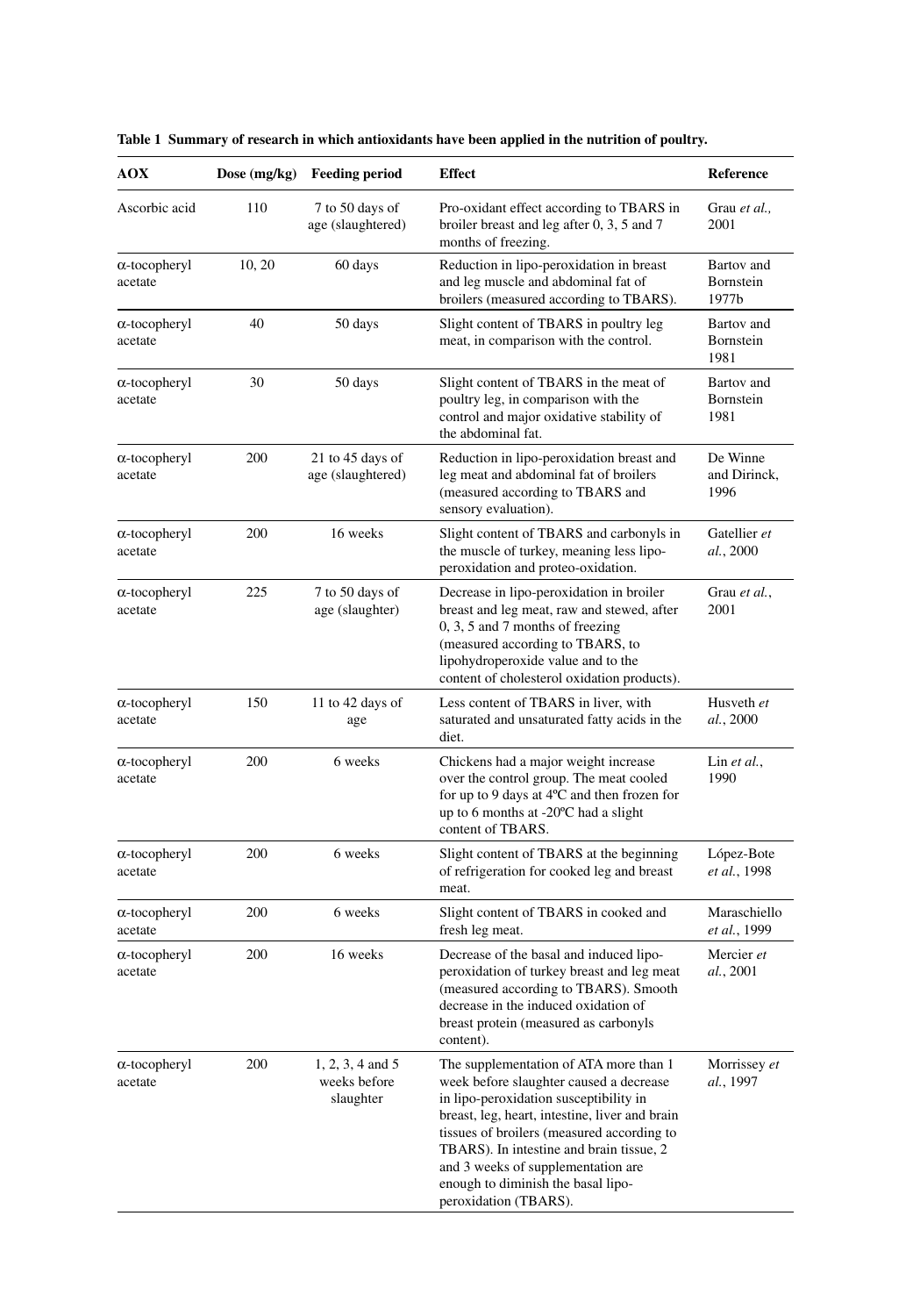| <b>AOX</b>                                    | Dose $(mg/kg)$                                              | <b>Feeding period</b>                                               | <b>Effect</b>                                                                                                                                                                               | Reference                                       |
|-----------------------------------------------|-------------------------------------------------------------|---------------------------------------------------------------------|---------------------------------------------------------------------------------------------------------------------------------------------------------------------------------------------|-------------------------------------------------|
| $\alpha$ -tocopheryl<br>acetate               | 200                                                         | 16 weeks                                                            | Minor TBARS content in fresh and 9 days<br>refrigerated turkey meat.                                                                                                                        | Renerre et<br>al., 1999                         |
| $\alpha$ -tocopheryl<br>acetate               | 200                                                         | 6 weeks                                                             | Differences in the rancidity were not<br>perceived according to sensory<br>evaluation.                                                                                                      | Ruíz et al.,<br>2001                            |
| $\alpha$ -tocopheryl<br>acetate               | 50                                                          | 6 weeks                                                             | Oxidative stability increased of poultry<br>meat, when chickens were fed with<br>warmed (oxided) oils.                                                                                      | Sheehy et<br>al., 1993                          |
| α-tocopheryl<br>acetate                       | 180                                                         | 18 weeks                                                            | Less TBARS content in turkey<br>refrigerated breast meat.                                                                                                                                   | Sheldon et<br>al., 1997                         |
| $\alpha$ -tocopheryl<br>acetate               | 300                                                         | 15 to 18 weeks<br>of age                                            | Less TBARS content in turkey<br>refrigerated breast meat.                                                                                                                                   | Sheldon et<br>al., 1997                         |
| $\alpha$ -tocopheryl<br>acetate<br>β-carotene | 100<br>15                                                   | 6 weeks                                                             | Minor TBARS content in liver and<br>muscle.<br>Antioxidant effect in fresh and cooked<br>poultry leg meat (measured according to<br>TBARS).                                                 | Woodall et<br>al., 1996<br>Ruíz et al.,<br>1999 |
| $\beta$ -carotene                             | 15                                                          | 6 weeks                                                             | Differences in the rancidity were not<br>perceived according to sensory<br>evaluation.                                                                                                      | Ruíz et al.,<br>2001                            |
| β-carotene,<br>zeaxanthin                     | 100                                                         |                                                                     | Less TBARS content in liver.                                                                                                                                                                | Woodall et<br>al., 1996                         |
| <b>BHA/BHT</b>                                | 12.5<br>mg/chick/day /<br>12.5mg/chick/day weeks of life) / | From the 3rd<br>week (last 4<br>The last 5 days<br>before slaughter | Chickens had a major weight increase<br>over the control group. The meat cooled<br>for up to 9 days at 4°C and then frozen for<br>up to 6 months at -20°C had a slight<br>content of TBARS. | Lin $et$ al.,<br>1989                           |
| BHT                                           | 75                                                          | 60 days                                                             | Oxidative stability improvement in<br>poultry abdominal fat.                                                                                                                                | Bartov and<br>Bornstein<br>1977b                |
| BHT                                           | 150                                                         | 60 days                                                             | Improved oxidative stability of poultry<br>abdominal fat, when the diet had a high<br>proportion of unsaturated fatty acids.                                                                | Bartov and<br>Bornstein<br>1977b                |
| BHT                                           | 125                                                         | 60 days                                                             | Oxidative stability improvement in<br>poultry abdominal fat.                                                                                                                                | Bartov and<br>Bornstein<br>1981                 |
| Tea Catechins                                 | 100, 200, 300                                               | 6 weeks before<br>slaughter                                         | Decrease in iron (Fe) induced lipo-<br>peroxidation in broiler meat, liver and<br>heart (measured according to TBARS).                                                                      | Tang et al.,<br>2000                            |
| Ethoxyquin                                    | 500                                                         | 6 weeks                                                             | Decreased lipo-peroxidation (TBARS<br>content in liver and spleen.                                                                                                                          | Bailey et al.,<br>1996                          |
| Ethoxyquin                                    | 125                                                         | 60 days                                                             | Improved oxidative stability of poultry<br>abdominal fat, when the diet has a high<br>proportion of unsaturated fatty acids.                                                                | Bartov and<br>Bornstein<br>1977b                |
| Ethoxyquin                                    | 125                                                         | 50 days                                                             | Major oxidative stability in poultry<br>abdominal fat.                                                                                                                                      | Bartov and<br>Bornstein<br>1981                 |
| Ethoxyquin                                    | 250                                                         | 50 days                                                             | Major oxidative stability in poultry<br>abdominal fat and leg muscle.                                                                                                                       | Bartov and<br>Bornstein<br>1981                 |
| Ethoxyquin                                    | 125                                                         | 7 weeks                                                             | A major growth rate increase was<br>observed in the initial period. Increased<br>GSH's content in intestinal tissue.                                                                        | Wang et al.,<br>1997                            |